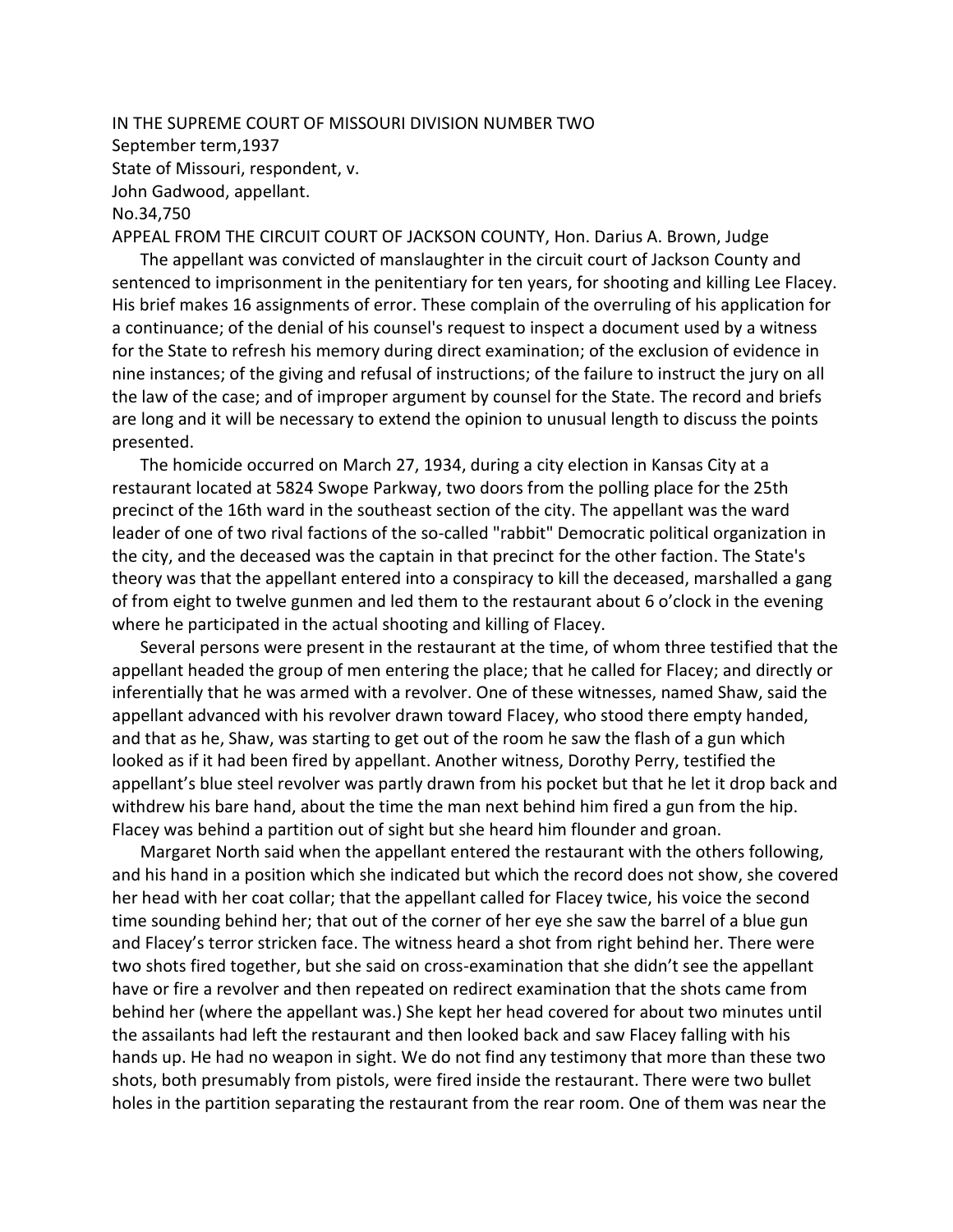ceiling. The other was not too high for the bullet to have struck the deceased.

The number of men who entered the restaurant was variously estimated by the witnesses. Shaw said there were 15 or 20. Dorothy Perry judged there were four and Margaret North thought there were four or five. Witnesses who were on the outside put the number of men who approached the restaurant door at eight to twelve. Some of the witnesses testified there were a number of Italians in the group. Others said they were of mixed nationalities. Many of them were armed.

After the shooting and the departure of his assailants Flacey, who was a deputy sheriff, got up from the floor and hopped on one foot to the front door, saying "They can't get away with that." He drew a revolver from under his left arm and began shooting into the street at the gangsters who were headed for the three automobiles in which they had come. They returned the fire. One witness, Raines, said he saw the appellant pull a black gun from his belt but didn't know whether he fired it. Another witness, Mrs. Emma Craighead, said she saw a man who resembled the appellant, and whom she had heard addressed as "Gadwood" by a third party a few minutes before, with a gun (pistol) in his hand, and that he shot at Flacey after the latter had fired at him from the restaurant door. One man in, on or behind a car fired several shots with a shotgun. There was a barrage of shots. The door and glass front on the left side of the restaurant were shattered.

A non-participant in the affray, a Mr. Oldham, was fatally wounded, one of the gangsters named Cappo was shot by Flacey and later died, and Flacey fell in the restaurant doorway, dead. One witness, Larwood, an eighteen year old boy employed at a neighboring grocery store, was of the opinion that Flacey was killed by missiles from the shotgun since he dropped following the firing of that gun. This witness saw the appellant running from the restaurant with Harry Gallagher following a few feet behind him. Whether or not the appellant did the fatal shooting, or any of the shooting, he was seen to attempt unsuccessfully to get into the second and then the third of the three cars in which the gangsters were leaving. One of these was a Chrysler sedan. Three men entered it. It backed up quite a distance, struck an obstacle, and turned over. The mortally wounded Cappo was on the back seat of this car and two men, Dryden and Kirby, were in the front seat. Their first names were not stated by the witnesses who gave this testimony, but they were reported to be from Independence. Anticipating a little, we will say the appellant testified he saw Harry Gallagher standing looking at the overturned car.

An autopsy disclosed there were five wounds in the back of the deceased, three between the shoulders, and two just above the pelvis. One of the latter went clear through the abdomen making a wound at about the same level in front. Dr.Leitch, chief deputy coroner, thought the wound in the abdomen was an exit wound because it was larger and irregular in shape. That would mean the bullet hit Flacey in the back and came out in front. If he was hit by any pistol shot it must have made this wound because the missiles that made the four other wounds were found in the corpse and proved to be shotgun slugs. Dr. Leitch expressed the opinion that the abdominal wound was not fatal.

From the foregoing recital it will be seen why the State was unwilling to stand on the sole theory that the appellant, himself, killed Flacey, and sought to establish that he was a conspirator with the gangsters, aiding in the foray. Carrying out the latter theory the State introduced evidence tending to show the appellant recruited the gang. A police officer,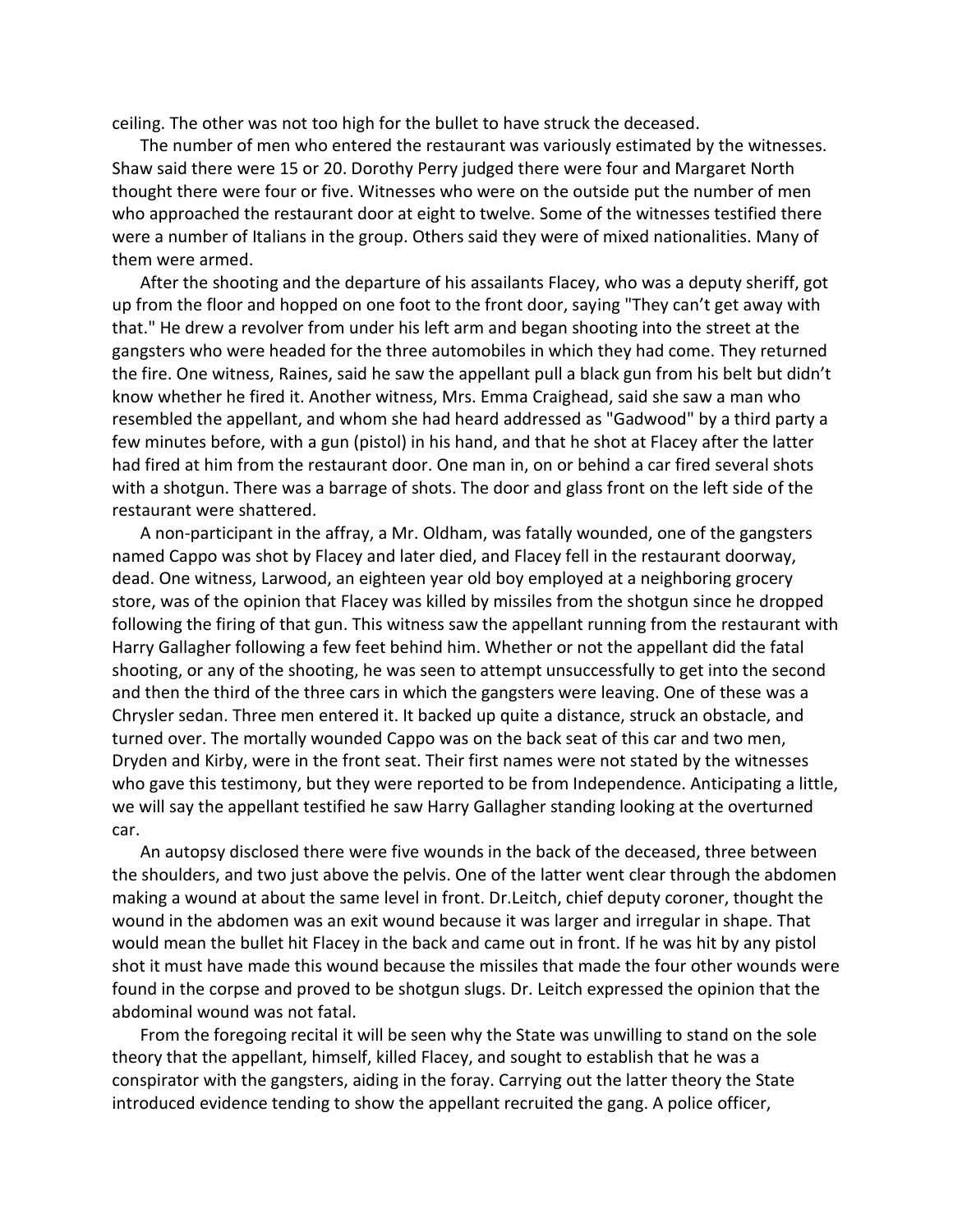C.B.Perry, testified that about 4:40 or 5 o'clock in the afternoon of said election day he was in the appellants political club room at 4811 Prospect Avenue in the same ward. Mike Davis entered the room with ten or twelve men, four of whom were "Americans" and six or eight Italians. Davis approached the appellant and said "Here's your men."

In about a minute the appellant, Davis, and the gang of men left. The witness did not see them enter three automobiles parked outside, but a minute or two afterward he noticed the cars were gone. One of these was the Chrysler later wrecked at the scene of the homicide, in the opinion of the witness, his identification being made from a photograph. Another witness to the same incident was named Ingles. From a neighboring shop he saw two automobiles drive up to the club room about the same hour. Twelve or fourteen Italians alighted therefrom, went directly into the club room without stopping at the curb, and two or three minutes later came out following the appellant and departed with him in the two automobiles.

T.J. Stubbs saw the appellant late the same afternoon in front of the polling place of another precinct in the ward, at 72nd Street and Prospect Avenue. At first he was alone and later he was talking to a group of seven to ten men, some of whom were Italians. The conversation was animated and there seemed to be a difference of opinion between appellant and the others. The witness noticed the butt of a gun (pistol) protruding from the side coat pocket of a little Italian in the group. He was Cappo, the man later shot by Flacey. All the men, including the appellant, left in two automobiles. Several other witnesses testified to seeing the appellant and this group of Italians in apparent conversation at this same place and time; and that one Hymie Ballew was among them. The witness Stubbs gave a written statement to the prosecuting attorney in which it appears by hearsay, that Harry Gallagher was in this group of men, and on redirect examination without objection this fact was elicited from the witness.

The appellant admitted he was with the gang of men in the restaurant when Flacey was shot, but explained it this way. One Hymie Ballew, in company with others, had accused him that morning of cutting the whole Democratic ticket, and he though he had satisfied Ballew that he was not. That evening about 5 o'clock from the window of his club room he saw Mike Davis approaching the club room door. (Davis was the man who officer Perry already had testified led the gang into the club room and said "Here's your men.") A group of men intercepted Davis at the curb and he stopped a minute and then came on into the club room with the men following four or five feet behind. There were four of them, among whom was a tall man from the gang he had seen with Ballew that mroning. Davis pointed to him (appellant) and said to them "There is the man," and walked on further back into the club room. He was a member of appellant's political faction.

In the room at the time also were Mr. and Mrs. Harry Gallagher, William Dryden and James Kirby of Independence, and a boy named Keller who had been answering telephone calls at the club that day. Mrs. Gallagher had been driving appellant around to various precincts. Gallagher, who belonged to appellant's faction, had come only a little earlier at appellant's request bringing Dryden and Kirby with him. The appellant just shortly theretofore had received an anonymous threatening telephone message from someone stating they had cars stretched from Swope Parkway to Prospect, and were going to get him, and that there would be no way to get home. He called Gallagher because he wanted him to take Mrs. Gallagher away in view of the threatened danger. The testimony reviewed in the sixth preceding paragraph mentions Gallagher, Dryden and Kirby as having been implicated in the homicide or at least present at the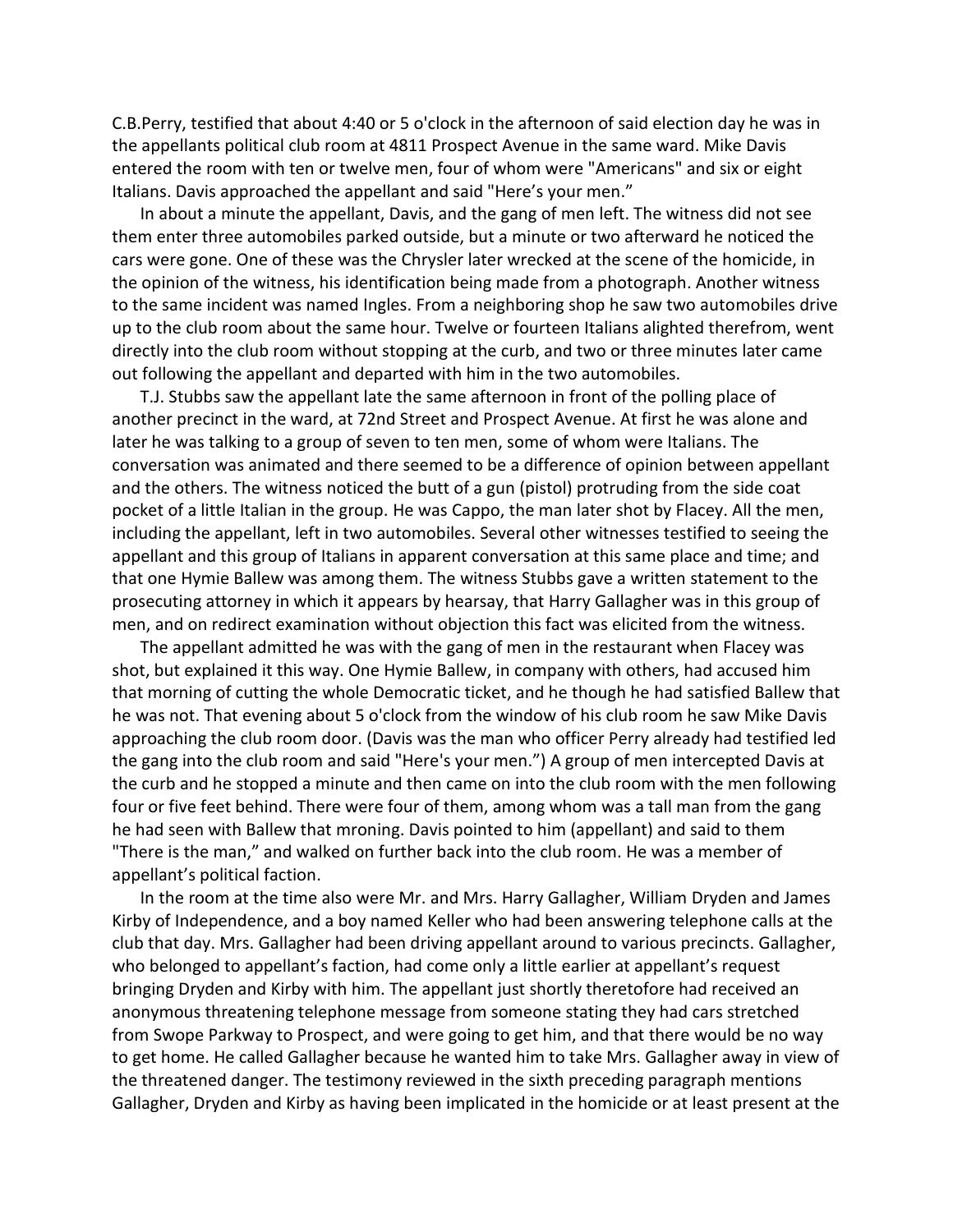scene thereof. None of them testified.

The appellant testified the four men asked him if he was John Gadwood, and told him they had reports that he was knifing the Democratic ticket and that they had orders to take him out to talk to the aforesaid Hymie Ballew at 72nd Street and Prospect Avenue. He asked them if they were the men who had threatened him over the telephone shortly before and they denied it. He consented to go with them, under some pressure, and did go, riding in the gangsters' car. He didn't notice any other car following. He testified he proved to Ballew that he was not cutting the ticket in that precinct, and at Ballew's request continued on to other precincts in the ward with four of Ballew's men in their car to prove to them he was not cutting the ticket. Another car followed them. They stopped at one precinct and then proceeded to where the homicide occurred.

The appellant's captain in that precinct was Ed Manning. Flacey was the captain of the rival faction. When appellant and the four men accompanying him arrived at the polling place he got out of the car with only one of the men following him so far as he noticed. He talked to his precinct captain Ed Manning, but strange to say he made no attempt, so far as this record shows, to prove by him that their faction was not cutting the Democratic ticket. On the contrary he inquired for Flacey, the captain of the rival faction and was informed that Flacey was in the restaurant. Appellant says he went into the restaurant and asked for Flacey, who about that time appeared in the doorway leading to the back room. He said "Hello, Lee" and Flacey said "Hello, John." Appellant asked Flacey if he could see him just a minute and Flacey said "Sure," took three or four long puffs on his cigarette, threw it on the floor and ground it out. At that time the appellant heard "a lot of movement" behind him. Flacey raised his head, looked surprised and pulled out a pistol. A shot was fired from behind appellant that went right by his ear and he turned and ran out. He swore he had no firearm in his possession at the time and did not fire a shot. He had not talked at any time with the four men who came to the place with him about shooting Flacey or anyone else.

When appellant turned to run he found there were four or five men behind him. He got out of the door first but was unarmed and did not stop or shoot after he got out into the street. Neither did he attempt to get into the car he had come in. He did not see any of the gangsters again that evening. One witness testified that shortly after the shooting she encountered the appellant in Swope Parkway some little distance from the scene thereof. He was holding his ear, and on being asked if he had been shot, he said, "it grazed my ear" and that "Lee Flacey brought a gang out here to get me."

The appellant said he was and always had been on good terms with Flacey. A number of witnesses testified to appellant's good reputation for peace and quiet.

I The first assignment of error complains of the overruling appellant's application for a continuance filed July 16,1934, the day the trial started. It will be remembered that officer Berry testified Mike Davis walked into appellant's club room about an hour before the homicide, followed by a gang of ten or twelve men most of them Italians, and said to appellant, "Here's your men." (Italics ours) The appellant admitted that Davis came into the room as stated, hut testified that he pointed at him (appellant) and said to the gangsters "There is the man." (Italics ours) From this it will be seen what Davis did say was material and important.

Davis was not a witness at the trial. He had been duly subpoenaed by the appellant on June 21,1934, nearly a month before the trial date, July 16,1934, but departed shortly thereafter for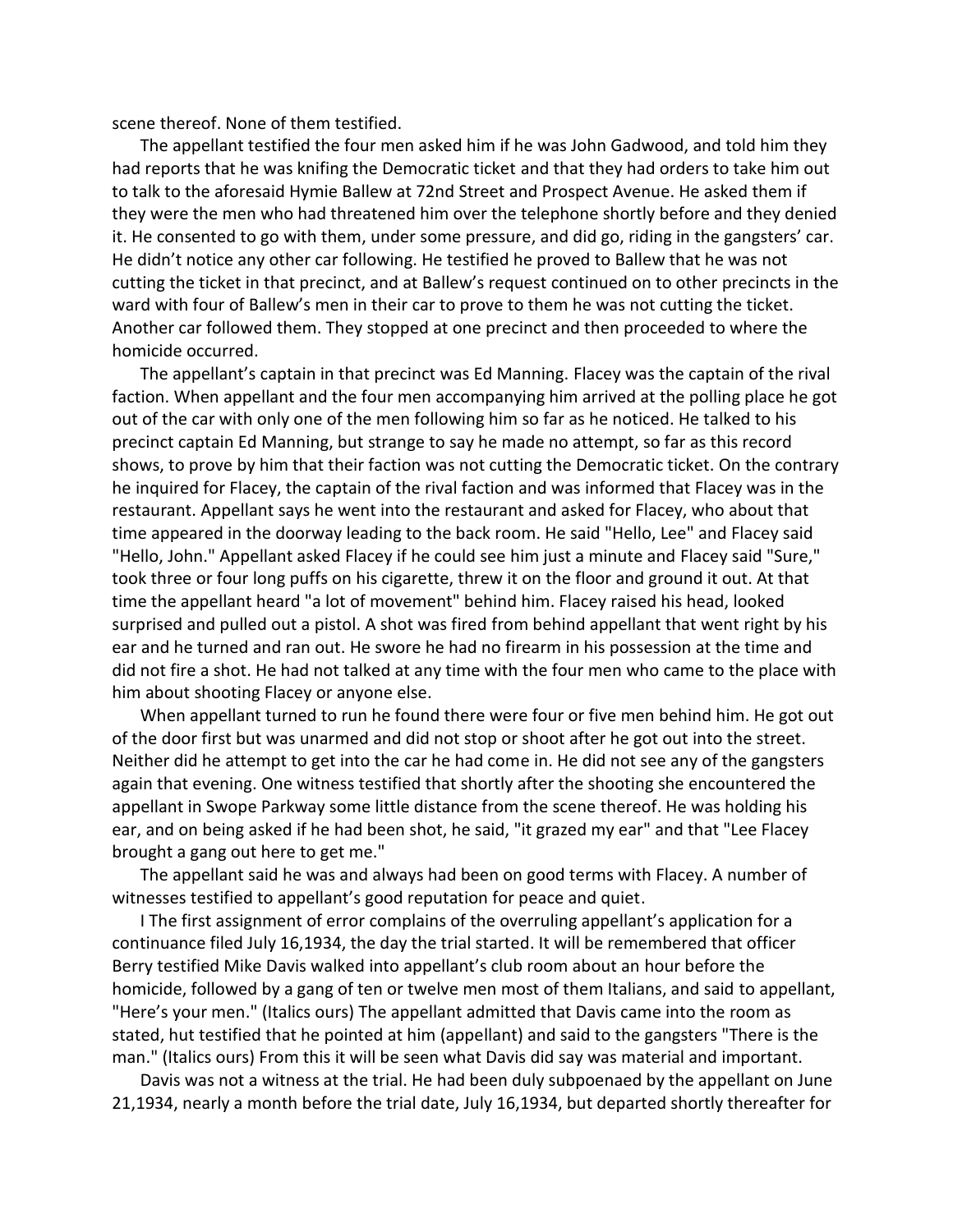Sault Ste. Marie, Michigan. Appellant kept in touch with him and conferred with his counsel and the witness was willing to return and testify when needed. On July 14, two days before the trial, O.H.Stevens, of Kansas City, attorney for and relative of the witness, received a letter from the latter's wife stating there was some question about his ability to return for the trial because of illness and the extreme hot weather in Kansas City and asking to be advised whether the case would be tried on the date set as the witness did not want to attempt to return unless absolutely necessary. On the date of the application and trial, July 16, at the request of appellant's counsel Mr. Stevens called the witness by long distance telephone, but his wife because the witness was too ill to come to the telephone. It was then learned the witness was more seriously ill and could not come to Kansas City; but in the judgment of his physicians would be able to return in 60 days. These facts were set out in appellant's application for a continuance which was sworn to by one of this attorneys, Ira B. McLaughlin, "as he verily believes." It was also conceded during the argument on the application that the witness, Davis, was under charge o|murder in Jackson County, presumably growing out of the same affray, and that his preliminary examination was set for the same week as the trial in the instant case.

As to what the testimony of the witness would be, the application said it was believed he would swear that while returning from his home to his election work in the ninth ward late in the afternoon of March 27,1934, in the vicinity of the appellant's club room he was asked by some strange men where they could find John Gadwood; that he accompanied the men to talked to the club room, pointed out the appellant to them and said "Here's your man." The appellant and these men talked together for a short time out of Davis' hearing. He, Davis, then went on to the ninth ward. There was no prearrangement with appellant or anyone else for him to bring the men to appellant, and he did not know them and had not seen them since.

We think there was no error in overruling the application. In the first place it does not show diligence. Appellant's counsel had been in touch with the witness and his counsel, Mr.Stevens, who received a letter from the wife of the witness two days before the trial stating there was some question about his ability to attend, on account of illness. Thus appellant's counsel were put upon notice, or should have been that close to the trial, and while the letter impliedly stated the witness reluctantly would attempt to return to Kansas City if absolutely necessary, yet it was the duty of appellant's counsel to reduce the matter to a certainty so far as possible and to prepare themselves to produce the best evidence of the fact if the witness could not return, without waiting until the very morning of the trial.

The application does not present the best evidence of the facts alleged. It is based on the affidavit of one of appellant's attorney's made on belief, which affidavit depends on hearsay information from Mr.Stevens; the latter's information rests on the hearsay statements of Mrs. Davis, wife of the witness; and her information in turn must have been in large measure hearsay from the husband and his physicians. No affidavit from the witness's physician was produced; no affidavit from Mr. Stevens was produced; and the letter from Mrs. Davis to Mr. Stevens was not produced. During the course of the argument on the application the trial court pointed out that the application was based on hearsay and inquired, "why isn't somebody here who knows about these facts, that wrote the affidavit?" Counsel for appellant answered, "Well, the affidavit will have to speak for itself."

As this court said in State v. Dittmer, 124 Mo. 426, 432, 27 SW. 1117,1118, "An application for a continuance must not only be formally sufficient, but one of its essential elements, its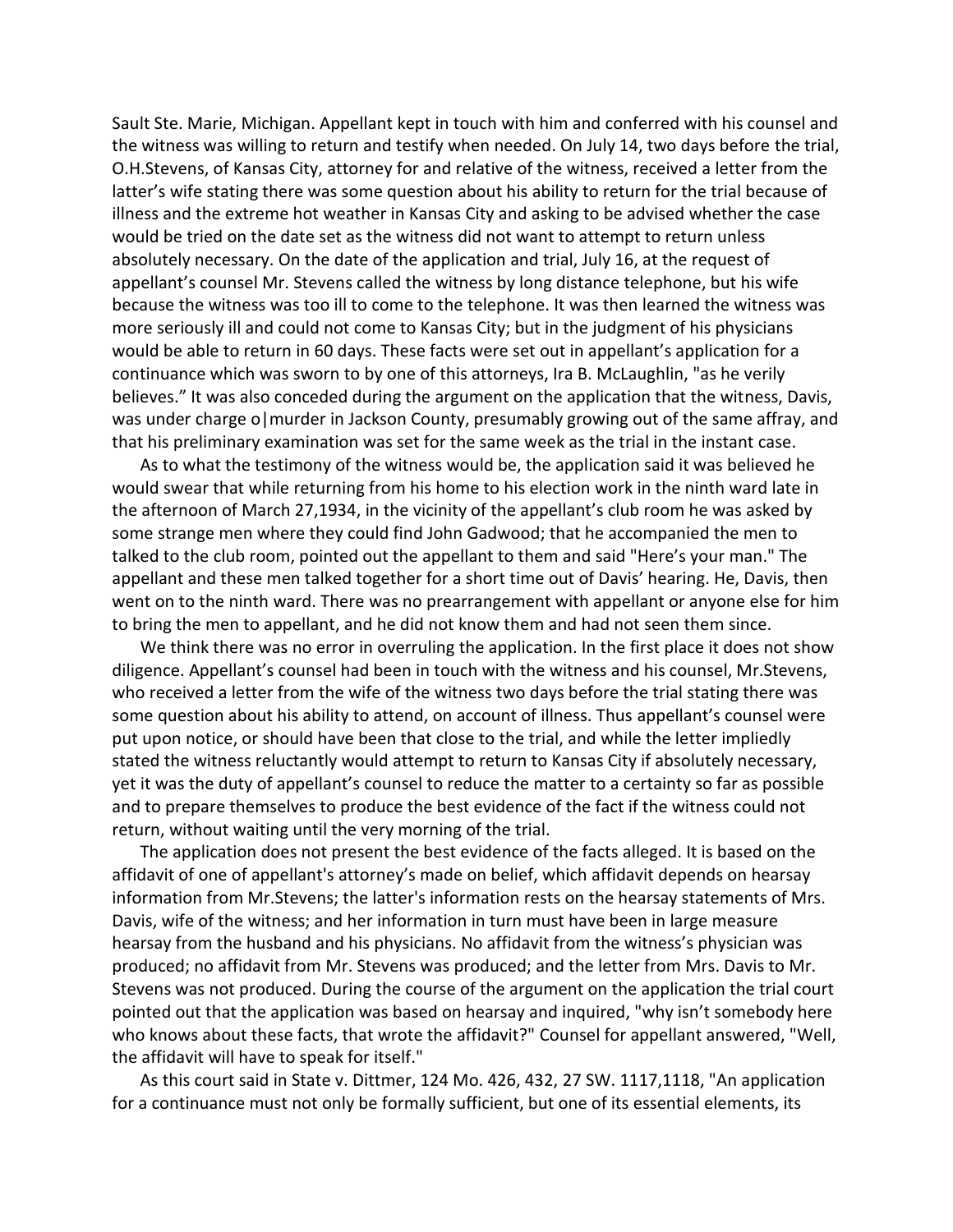prominent feature, must be an evident good faith." Again it is said such applications must be drawn more carefully than a pleading, and that they receive no favorable intendments. State v. Good, 132 Mo.114,127, 33 SW. 790,794. There are some loose provisions in the statute, Sec. 3654, R.S. Mo.1929, Mo.Stat.Ann.p. 3210. It requires an application for a continuance to be supported by the oath or affidavit of the defendant or some reputable person in his behalf, but permits the affiant to state what facts "he believes" the witness will prove, and that "he believes" them to be true. We do not understand, however, that the affiant may support the required statutory recitals, other than as expressly provided, by an oath on information and belief when the facts can be definitely stated or better verification is obtainable. Thus in State v. Worden, 331 Mo. 566, 569, et seq., 56 SW.(2d) 595, 596, where a defendant's application for continuance alleged that prejudicial and inflammatory remarks had been made in another case by the judge of the court and also by a prominent attorney and others, in the hearing of the jury panel which was to try him, this court said:

"But the statements in such a motion for continuance do not prove themselves. It is true that the motion was verified by the defendant himself but it is not stated that he was present and heard (the statements made) in the presence of members of the jury. It is quite apparent that he was not present at any of those times because he was in jail and his own case did not come up until afterwards. Even if his unsupported verification could be taken as proof of such facts if made of his own knowledge, which we do not decide, the fact that it was not upon his own knowledge but upon information leaves an entire absence of proof. (Parenthesis ours).

"Further it is quite apparent that the facts alleged, if true, were susceptible of definite proof. If any of those things occurred as alleged, many persons were present and heard them, and affidavits could have been obtained as to whether they occurred and whether any of the jury panel heard any of them. So the allegations of both motions rest entirely without proof when proof was amply available if they were true."

Again, the record shows the substantial facts which the witness would have sworn to could have been proven by other witnesses within the jurisdiction. The appellant's testimony at the trial was that he had received an anonymous threatening telephone call late in the afternoon. He summoned his friend Harry Gallagher because he wanted him to take Mrs. Gallagher away in view of the impending danger. Gallagher came in response to the summons, bringing Dryden and Kirby. The telephone boy Keller also was there. Within ten minutes or so a group of four strange men came walking into the room behind Mike Davis. One of the four had been with Hymie Ballew when the latter that morning accused him of cutting the ticket. The appellant thought they might be the persons who had threatened him on the telephone; in fact he asked them if they were. Now in these circumstances, and in view of the facts which had caused Gallagher, Mrs. Gallagher, Dryden and Kirby to be congregated there, can it be doubted that they would know whether Mike Davis said to appellant, "Here's your men," or whether he said to the four men, "There's your man"?

Appellant answers by saying the application alleged he was "unable to prove such facts by any other witness, whose testimony can be so readily procured;" and that this allegation cannot be refuted by counteraffidavits, or subsequent testimony at the trial, citing State v. Good, supra, 132 Mo.l.c.130, 33 SW. l.C. 795. Without going into that question, we need only to point out that there are recent decisions wherein the overruling of an application for a continuance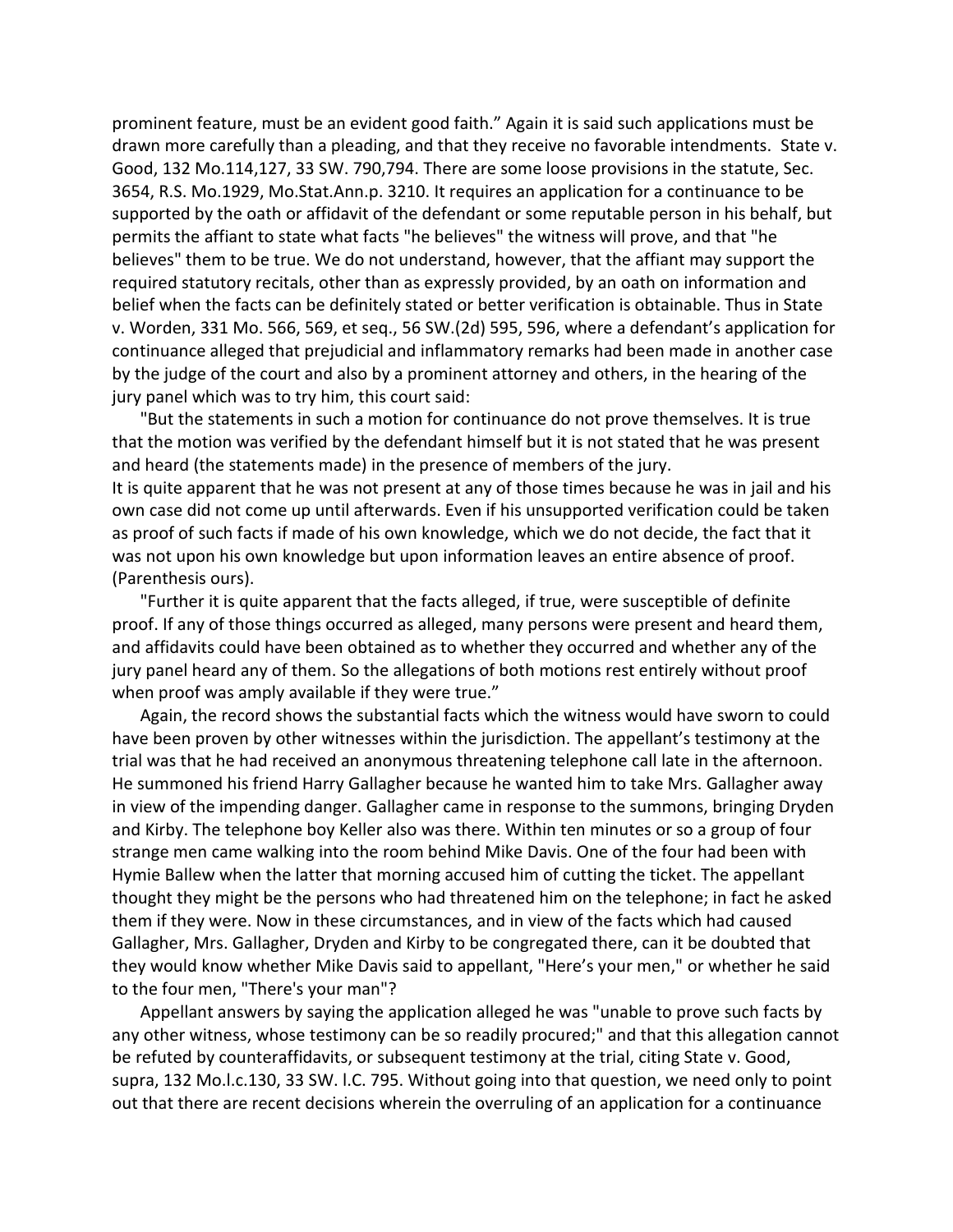because of the absence of a witness has been held not bo be prejudicial error, when evidence adduced at the subsequent trial showed proof of the character sought was available to the party. State v. Naylor, 328 Mo. 335,342, 40 SW.(2d) 1079, 1082;State v. Tracy, 294 Mo. 372, 380-1, 243 SW. 173,175. True enough, in these two cases the other witnesses whose testimony was available to the defendant were actually used at the trial, so that the testimony of the absent witness would have been cumulative. But it makes no difference whether the defendant uses the witnesses if they are available. In the instant case the record shows the witnesses Harry Gallagher and Mrs. Gallagher were friendly to the appellant, Dryden and Kirby were aligned with them in interest, the boy Keller was working under appellant, and all of them resided in Jackson County. For the several reasons stated our conclusion is that the trial court did not abuse its discretion in overruling the application for a continuance.

II The next assignment predicates error on the refusal of the trial court to require the prosecutor to permit appellant's counsel to inspect a paper which the State's witness Larwood, an eighteen year old boy,used to refresh his memory during direct examination. The prosecutor had just asked the witness if he saw the appellant come out of the restaurant (after the shooting) and the witness had answered that he did not, though he heard a shot fired at that time. Thereupon the following occurred:

"Q. Jimmy, I am going to hand you this piece of paper that appears to have your signature on it and ask you to please refresh your memory a little bit before you answer any further questions.

"Mr. O'Hern: Start with the first of it.

"Q. (By Mr.Graves) Yes, start with all of it; and read every part of it.

"Mr.Rucker: What paper was that you handed him?

"Mr. Graves: That is my paper.

"Mr.Rucker: We have a right to know what paper the witness is using.

"Mr.Graves: I said a paper with his signature on it.

"Mr.Rucker: That is hardly sufficient. I am asking the court to order the prosecuting attorney to show us the paper he is handing the witness for the purpose of having the witness refresh his recollection.

"The Court: Well, if it is any document to refresh his memory it is proper for him to look at it.

"Mr.Rucker: I would like to know what document that is.

"The Court: You will discover that if it is offered.

"Mr.Rucker: If Your Honor please, I have a right to examine the paper from which the witness refreshes his recollection.

"The Court: It has not been offered. If it is offered you may examine it as long as you want to. (Exception saved.)

"Q. (By Mr.Graves) After refreshing your recollection I will ask you to tell the jury whether or not you saw the defendant John Gadwood after the shot was fired come out of that restaurant? A. Yes,sir."

The direct examination continued thereafter for ten pages in the record and covered what transpired in the street after the men came out of the restaurant. No further reference to the memorandum which had been submitted to the witness was made either by the State or the defense; and appellant's counsel did not renew their request to inspect it when they cross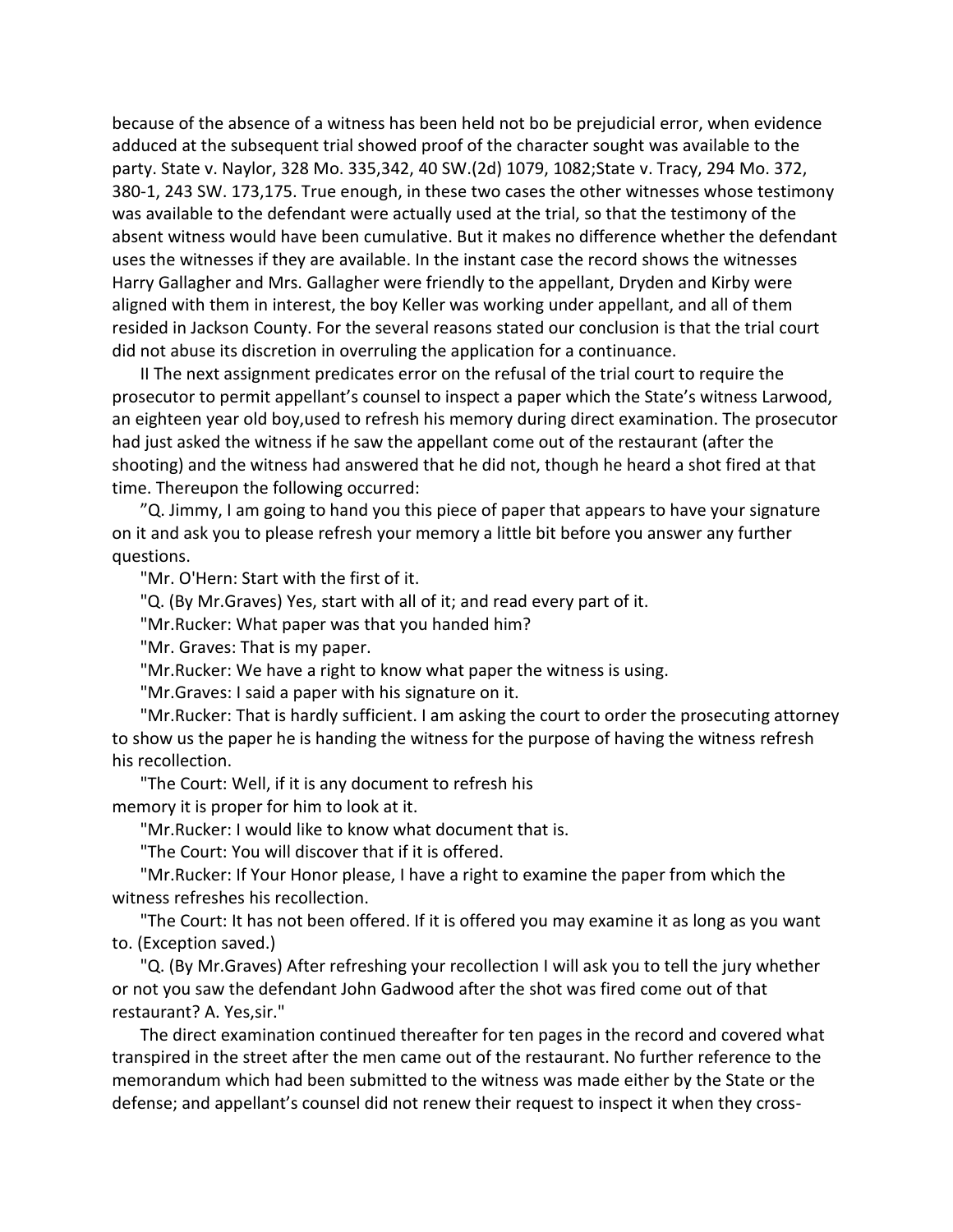examined the witness immediately after the direct examination. Appellant has cited several Missouri cases holding that where a document is used by a witness on the stand to refresh his recollection, the adverse party has the right to inspect it, and, if so advised, to cross-examine from it, such as State v. Patton, 255 Mo. 245, 254, 164 SW. 223,225. That doctrine is almost universal, though the complaining party does not necessarily have the right to interrupt the other party's examination of the witness to inspect the document, as appellant's counsel sought to do in this case. Most of the authorities indicate it is enough if the right of inspection is granted in aid of the cross-examination of the witness; but the better rule seems to be that the matter rests within the discretion of the trial court. Morris v. United States, 148 Fed. 123, 9 Ann.Cas.558, 562, note; Green v. State, 53 Tex. Crim. Rep. 490, 110 SW. 920, 22 L.R.A. (N.S.) 706, note; State v. Bacon, 41 Vt. 526, 98 Am. Dec.616, note; 70 C.J. §769, p. 597; 28 R.C.L.§ 186, p. 596; 2 Wigmore on Evidence (2 ed.) §§762, 765; 1 Greenleaf on Evidence (16 ed.) §747, p. 573; 3 Whorton's Criminal Evidence (11 ed.) § 1279, p. 2147; 5 Jones Commentaries on Law of Evidence, (2 ed.) §2392, pp.4706-7.

This court en banc has held the prosecuting attorney cannot be compelled to produce the written statements of witnesses and other books and papers in his files for inspection by the defendant in a criminal case in advance of the trial. State ex rel. Page, 324 Mo. 925, 25 SW.(2d) 459. But that is a very different thing from saying defendant's counsel cannot inspect a paper or other memorandum used by a State's witness to refresh his memory while he is testifying, unless the State later elects to offer it in evidence. Such a course would open the door wide to fraud and perjury. The law is all the other way,and the trial court erred in holding as it did.

But while that is true, the error was harmless in this instance. The inquiry which prompted the prosecutor to refresh the memory of the witness was whether he saw the appellant come out of the restaurant after the shot was fired. Before seeing the memorandum the witness answered that he did not, and after seeing it he said he did. The appellant admitted he was in the restaurant when the shot was fired and that he ran out immediately afterwards. In other words the appellant admitted the truth of the fact stated by the witness after he had refreshed his memory from the memorandum. The subsequent testimony of the witness did not substantially conflict with appellant's showing. The denial of the right of inspection therefore did not prejudice the appellant. Taylor v. United States, 19 Fed.(2d) 813,818(25); People v.Sieber,201 Cal.341,352, 257 Pac. 64,69(9); Souza v.Sieber,22 Cal. App.179,352; Little v. U.S.,93 Fed.(2d) 401,406.

III The next nine assignments complain of the exclusion of evidence. It was the State's theory that the appellant with the aid of Mike Davis recruited the gangsters who shot Flacey and that there was a conspiracy between them to kill him. Appellant contends that in refuting this theory his intention was a vital element in the case,and that any evidence throwing light thereon was relevant and material. As bearing on that question he offered to testify that at a meeting of his party workers on Sunday two days before the election and homicide he addressed them and warned them to avoid all disputes and troubles at the polls, to refrain from the use of intoxicants and from carrying firearms, and to run away from trouble if it occurred. On objection by the State the evidence was excluded, and appellant maintains this ruling was error, citing State v. Young, 119 Mo. 495, 582, 24 SW. 1038, 1046; State v. Brandon, 76 Mo.App.305, 310; State v. Matthews, 20 Mo. 55; State v. Graham, 46 Mo. 490; Koonse v. Mo.Pac.Rd. Co., 322 Mo.813, 827 (IV), 18 SW. (2d) 467, 472. We are clearly of the opinion that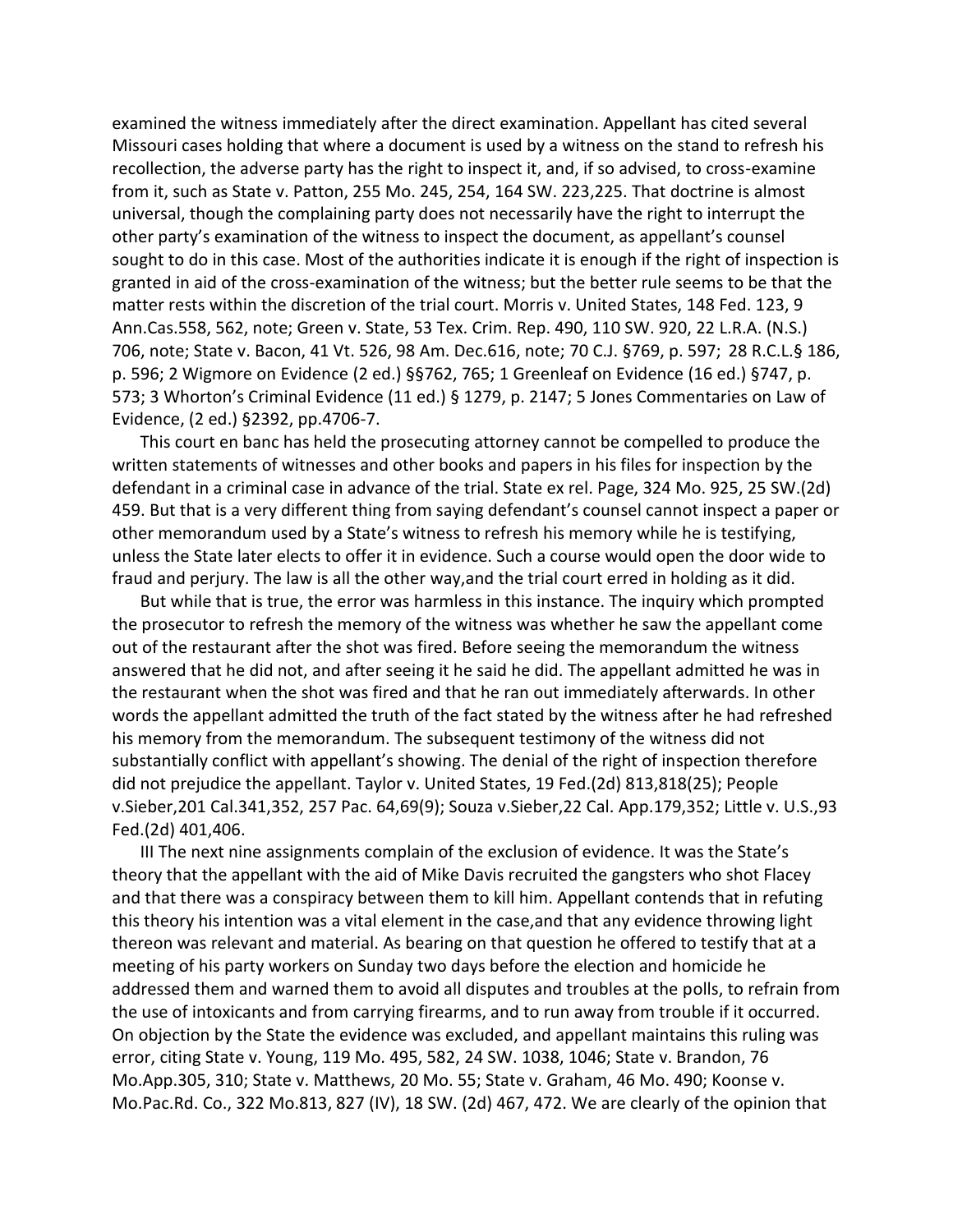the evidence was properly excluded. What the appellant said to his political subordinates in an address two days before the homicide was self-serving and therefore incompetent. Of the cases cited by the appellant only the Young case need be considered; the four others are so different in their facts that they may be passed without discussion.

In the Young case the defendant was charged with the murder of his hermit father, who was found in his home shot and dead on December 6, 1892. It was shown that the defendant had gone alone upon the premises about the time of the homicide. He produced a witness who offered to testify that on November 8 (general election day that year) the defendant told him he (thedefendant) intended to go to his father's home in a short time to get some clothes. The evidence was excluded, but this court held it should have been admitted to rebut the suggestion of secrecy or concealment in his visit and to show the lawful purpose thereof. The statement was further ruled to be a part of the res gestae. The opinion concedes an accused cannot by his own acts and declarations make evidence in his own favor; but holds that evidence of the lawful intent with which an act was done is competent to disprove its criminality. We do not find the case has ever been cited since on these points.

If the statement made by the defendant in this Young case nearly a month before the homicide was a part of the res gestae we have no quarrel with it; for the necessary element of spontaneity excludes the idea of design or fabrication, State v. Stallings, 334 Mo. 1, 7, 64 SW.(2d) 643, 645; Bennett v. Hader, 337 Mo. 977, 983, 87 SW.(2d) 413, 416, 101 A.L.R. 1190. But if the decision means to hold that prior (or subsequent) statements of a defendant showing a good intent must be received as exculpatory evidence regardless of whether they are part of the res gestae, then the holding is flagrantly wrong and in conflict with a long line of decisions banning self-serving declarations. 9 West's Mo.Digest, §413, p.213. We need only cite two recent cases, State v.Harris, 334 Mo. 38,45, 64 SW.(Ed) 256, 259 (9); State v.Perkins (Mo.Div.2) 92 SW.(2d) 634, 638 (2). In this case the speech made by the appellant to his party workers two days before the election plainly was not a part of the res gestae. Neither did it have such a connection with the unanticipated events that transpired during the election as to make it relevant and material. We are justified in saying that because the appellant did not follow his own advice.

There was some evidence (only a part of which has been stated) that after the homicide the appellant fled and could not be found for several days. He contends proof of his address to his party workers aforesaid was competent also to explain his flight - to show his intent was to run away from trouble and not from arrest. What we have said above sufficiently disposes of that contention.

III The appellant had two conversations with Hymie Ballew on election day, one in the morning at the polling place for the 32nd precinct of the 16th ward at 72nd Street and Prospect Avenue, and as will be remembered, another later in the afternoon when he went again to that precinct with the men whom Mike Davis had brought to his club room. Touching these two conversations he complains of the exclusion of evidence as follows:

He offered to testify, but was not permitted to do so, that on the occasion of the morning conversation Ballew was armed; that his words, manner and attitude were threatening; and that Ballew threatened him with physical violence if he continued to cut the entire Democratic ticket; but that he finally satisfied Ballew by convincing him he was onlyscratching one candidate, Benton. Appellant also offered to prove by witness Newlin that he saw appellant and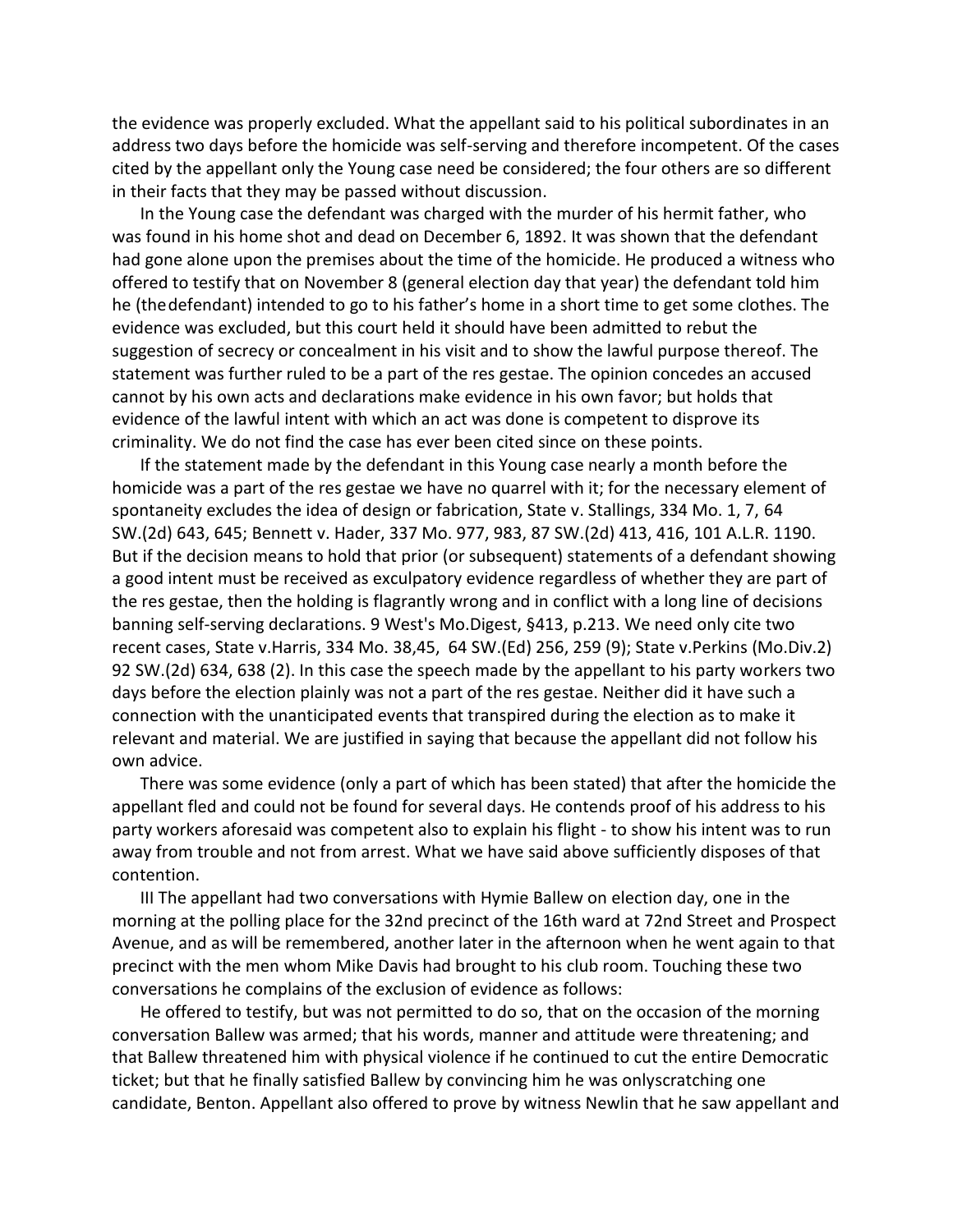Ballew engaged in the morning conversation in a group of men, some of whom were Italians; that Ballew was armed; and that the appellant and Ballew seemed to be arguing. Appellant further offered to prove by the witness Kingsbury that about the same hour and at the same place he saw Ballew in company with Cappo, the Italian later shot and killed by Flacey, and some unidentified men.

With reference to the afternoon conversation, appellant testified Ballew threatened him three or four times and told him if he did not prove he was not cutting the whole ticket they were going to take him for a ride. To prove he was scratching only Benton he started out with Ballew's men in their car and went to the polling place where the homicide was committed. He further offered to prove by the witnesses Newlin and Dodds, who saw but could not hear the afternoon conversation, that the attitude of Ballew and appellant appeared hostile.

The appellant further complains of the rejection of proffered testimony by the witnesses Kane and Saighman that they saw Ballew and Cappo about 5 p.m. in a car at another precinct at 43rd Street and Prospect Avenue; and by the witness Griffin that about noon at still another precinct at 70th Street and Prospect Avenue, Ballew and three other men, one of whom was Cappo, slugged the witness because he refused to stop scratching Benton.

Appellant's theory was that he had the right to introduce any circumstantial evidence tending to disprove the alleged conspiracy between him and the gangsters who killed Flacey; that if proof of acquaintance and friendship between him and them would tend to establish the conspiracy, as has been said, 1 Wharton's Criminal Evidence (11 ed.) §244, p.288, then e converso, proof of dislike or enmity would tend to establish the opposite; that he should have been permitted to show the gangsters were minions of Ballew; and that they shot Flacey of their own volition and not at his instigation. Appellant says this was all a part of the res gestae. He also contends that he had a right to prove the dangerous character of the men to explain why he fled from the scene of the homicide - through fear.

If it were not for appellant's own explanations and admissions, perhaps this might be true (except as to the res gestae). It might be conceded the foregoing evidence tends to connect Ballew with the gangsters. But appellant's own testimony is that Ballew and his squad were angry with him only because they believed he was cutting the whole ticket. They did not seriously object to his scratching candidate Benton alone. He had tentatively convinced them that was all he was doing; and when he set out on the trip with them it was to make proof of the fact in other precincts. Nothing occurred before the shooting, so far as the record shows, to raise doubt in their minds on that point. The appellant did not testify the gangsters really were shooting at him and hit Flacey by mistake in the restaurant. It is inconceivable that they would have taken him there to kill him in public, if they had wanted to kill him. On the other hand Flacey was regular - was voting the whole ticket the same as Ballew and his men. Even if they were suspicious of appellant it would not explain their killing their own partisan.

Furthermore we cannot see that evidence of Ballew's vicious nature and his swashbuckling around the various polling precincts that day would have any tendency to show why appellant fled from the affray. Ballew was not present at the shooting; and the best evidence of the vicious nature of the gangsters was the homicide, itself. This is not like a case in which unconditional threats had been made against a party, or threats on a contingency which had happened. And any belligerent conduct or threats of Ballew not communicated to appellant could not be the cause of his flight in any event. We think the court did not err in excluding the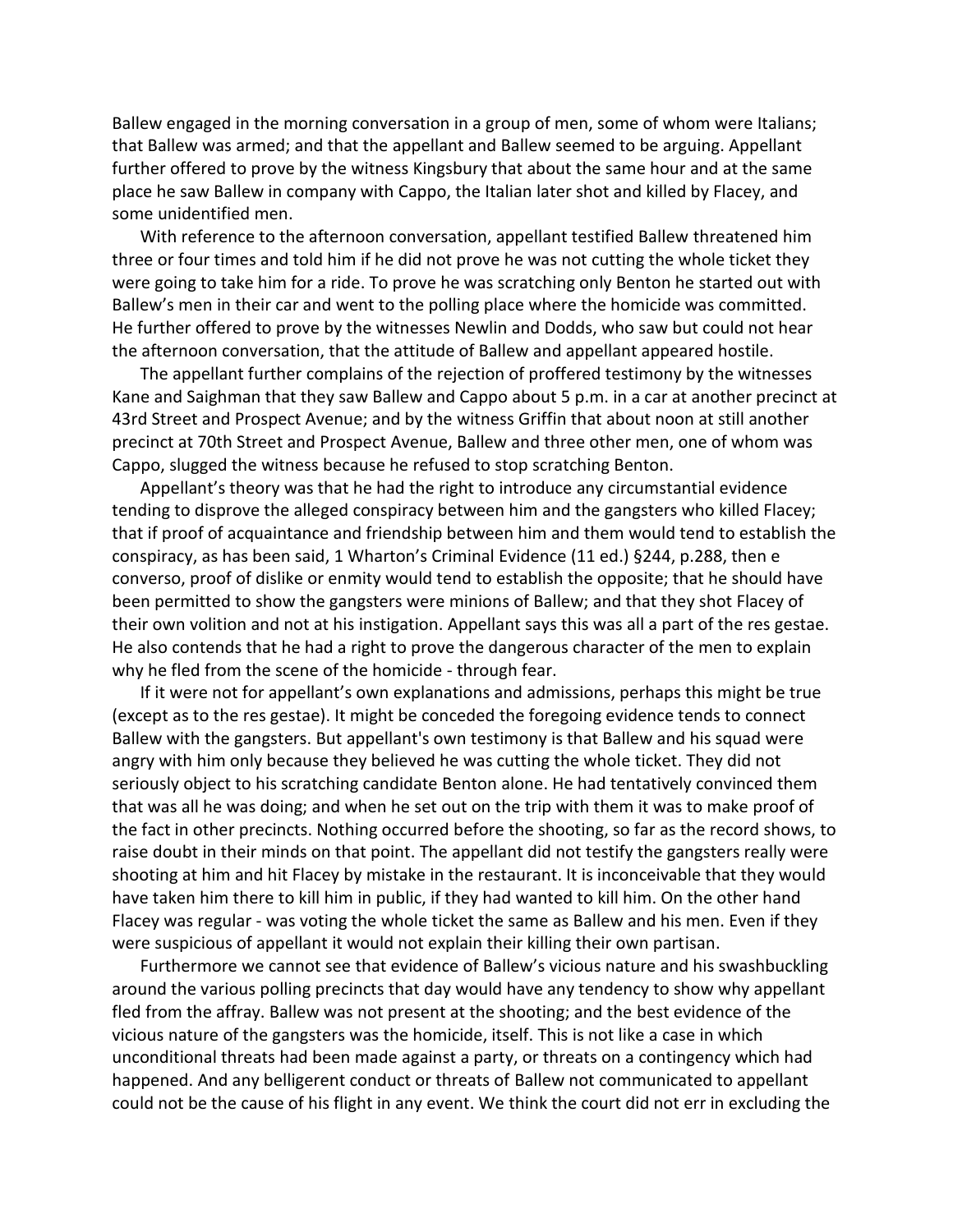proffered testimony.

IV At the close of all the evidence the appellant requested the court to give nineteen instructions of which the court gave eleven and refused eight. Error is assigned first in the refusal of one of these, instruction C on ciroumstantal evidence. It is the law, of course, that such an instruction need not be given where there is any direct evidence of the defendant's guilt; the evidence must be purely circumstantial. State v. Sandoe, 316 Mo. 55,64, 289 SW. 890, 893 (8). Appellant concedes that in his reply brief where he says: "The issue on this point narrows to one question, viz.: is there any direct evidence that defendant was a party to a conspiracy to kill Lee Flacey?" He takes the position that there is no evidence tending to prove appellant fired the fatal shot, and none showing he was present aiding and abetting the act to be done (which would make him a principal in the second degree, and equally punishable under the statute, Sec. 4445, R.S. Mo. 1929,Mo.Stat.Ann. p.3052. From this he reasons the state made a prima facie case only on the theory of a conspiracy with the gangsters who participated in the affray; and as to a conspiracy, he says the gist of that is an agreement. His conclusion is that since there was no direct evidence of a written or oral arrangement between appellant and the gangsters to kill Flacey the case is based wholly on circumstantial evidence.

Looking back at the evidence briefly, from the state's standpoint, it will be remembered Mike Davis brought a group of men to appellant's club room saying "here's your men." Appellant talked with them a few minutes and then accompanied them to 72nd Street and Prospect Avenue where he conferred with their chief, Hymie Ballew. Thence he went with a carload of Ballew's men to the scene of the homicide with another car following. He inquired for Lee Flacey outside and led the men, or part of them, into the restaurant. Many of the men were armed and so was appellant. He called peremptorily for Flacey. When Flacey appeared appellant pointed a pistol at him and fired. Another shot was fired by someone in the assailing group. Then appellant ran out into the street with the gangsters. When Flacey came to the door and began shooting, the appellant fired back at him as did many others in the gang and Flacey fell dead. The appellant made an effort to get into two of the cars in which the gang had come but failed. Then he disappeared. We do not forget that appellant denies much of this, but that is the evidence for the State, allowing such inferences as we may legitimately indulge.

Under our statutes the mere act of conspiring to commit an offense is a misdemeanor of itself, even though the offense is not actually committed, and in some instances even though there be no overt act toward its commission. Sec's 3686, 4243, 4244, R.S. Mo.1929, Mo.Stat. Ann. pp. 3238, 2963, 2964. In such cases the gravamen of the charge is the conspiracy, State v. Pope (Mo.Div.2) 92 SW.(2d) 904, 907 (7). If that were the situation here perhaps appellant would be right in saying proof of concerted action in carrying out the criminal purpose would be only circumstantial evidence of the illegal agreement. State v. Caine, 134 Ia.147, 154, 111 NW. 443,445. But appellant stood charged not with conspiracy but with murder. The conspiracy was merely incidental and evidentiary of the fact. And while, even in that situation also the conspiracy may be proven by circumstantial evidence, State v. Kolafa, 291 Mo. 340, 347, 236 SW. 302,303 (3) yet the purpose is different. In a prosecution for conspiracy the object is to prove the illegal agreement by the concerted action; in a direct charge of crime it is the reverse - to prove concerted action by the illegal agreement.

In the instant case there was direct proof of concerted action. The appellant and many of the gangsters were armed. They came together, they shot together and they left together (or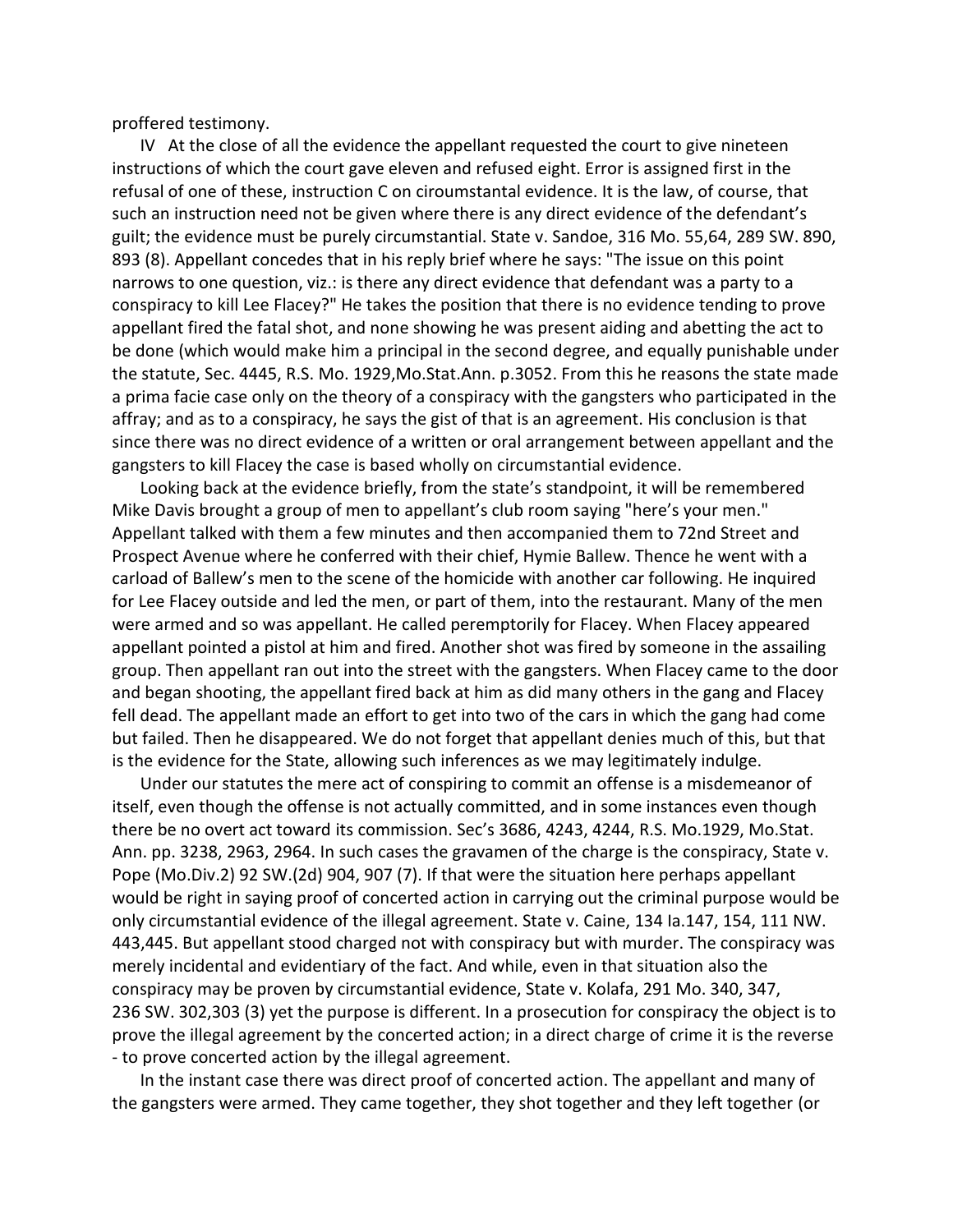tried to). Certainly that is direct evidence that appellant was present aiding and abetting. Appellant has cited several cases holding that to render an aider or abettor guilty in like degree with a principal, under the statute, there should be evidence of his knowledge of the intention and purpose of the principal to commit the crime; that there must have been a common purpose and criminal intent. See State v. Porter, 276 Mo. 387, 394, 207 SW.774, 776. Conceding all that, there could hardly be stronger proof of it than was adduced in this case - not so much in weight as in content and legal effect. Without doubt this evidence was direct and not circumstantial.

Appellant points out that the learned Assistant Attorney Generals in their brief say: "The theory of the State's case was based upon an alleged conspiracy between defendant and others. \* \* Defendant was not charged nor was it the theory of the State's case that he was an aider or abettor, but rather the theory of the State's case was that there had been a conspiracy." We cannot agree to this. The court gave for the State an instruction No.4 which told the jury "When two or more persons knowingly act together in the commission of an unlawful act or purpose, that which or purpose is in law the act either does in carrying out such unlawful act of each of said persons." And instruction No.5 further told the jury if they believed from the evidence that the appellant "either alone, or knowingly acting in concert with another or others" shot and killed Flacey they should convict him. Obviously the Attorney General's office in the brief was treating the word "conspiracy" as signifying concerted action to a common purpose. See State v. Carroll, 288 Mo. 392, 405, 407, 232 SW. 699, 701,7021 State v.Parr, 296 Mo. 406, 419(5), 246 SW. 903,907 (10.)

From what we have said it follows that the State's case was not purely circumstantial and that an instruction on circumstantial evidence was not called for. When two or more persons are seen acting together in the commission of a crime it cannot be said the facts are only circumstantial evidence of their common intent. The law presumes they intend the natural and probable consequences of their acts. We do not mean to say, however, that the State was bound to rely wholly on this direct evidence; and that it could not stand also on the conspiracy theory - as against the appellant's contention that he did not participate in the shooting.

V Appellant's 13th assignment charges error in the refusal of his instruction M, which was as follows: "The Court instructs the jury that mere presence at the commission of a crime, although such presence is for the purpose of aiding in the commission thereof, is insufficient to constitute guilt if no actual aid or encouragement is rendered the principal."The court gave at appellant's request another instruction which covered tb gist of the refused instruction. It was instruction 0 and read as follows: "The court instructs the jury that the mere presence of the defendant at the commission of a crime is insufficient to constitute guilt of such offense."

It will be observed the refused instruction M is a counterpart of instruction 0 except that tb former adds the idea that although the appellant was present for the purpose of aiding in the commission of the crime, his presence will not convict him if he does not render actual aid or encouragement. This unqualified statement is wholly inconsistent with the State's theory of a conspiracy. A defendant may be convicted if he was a conspirator although not participating in the commission of the crime, State v. Reich, 293 Mo. 415, 423, 239 SW. 835, 837 (4). The refused instruction M made no reservation or exception as against appellant's guilt if he was a conspirator, and therefore was properly refused.

VI Appellant assigns error in the trial court's failure to instruct on assault with intent to kill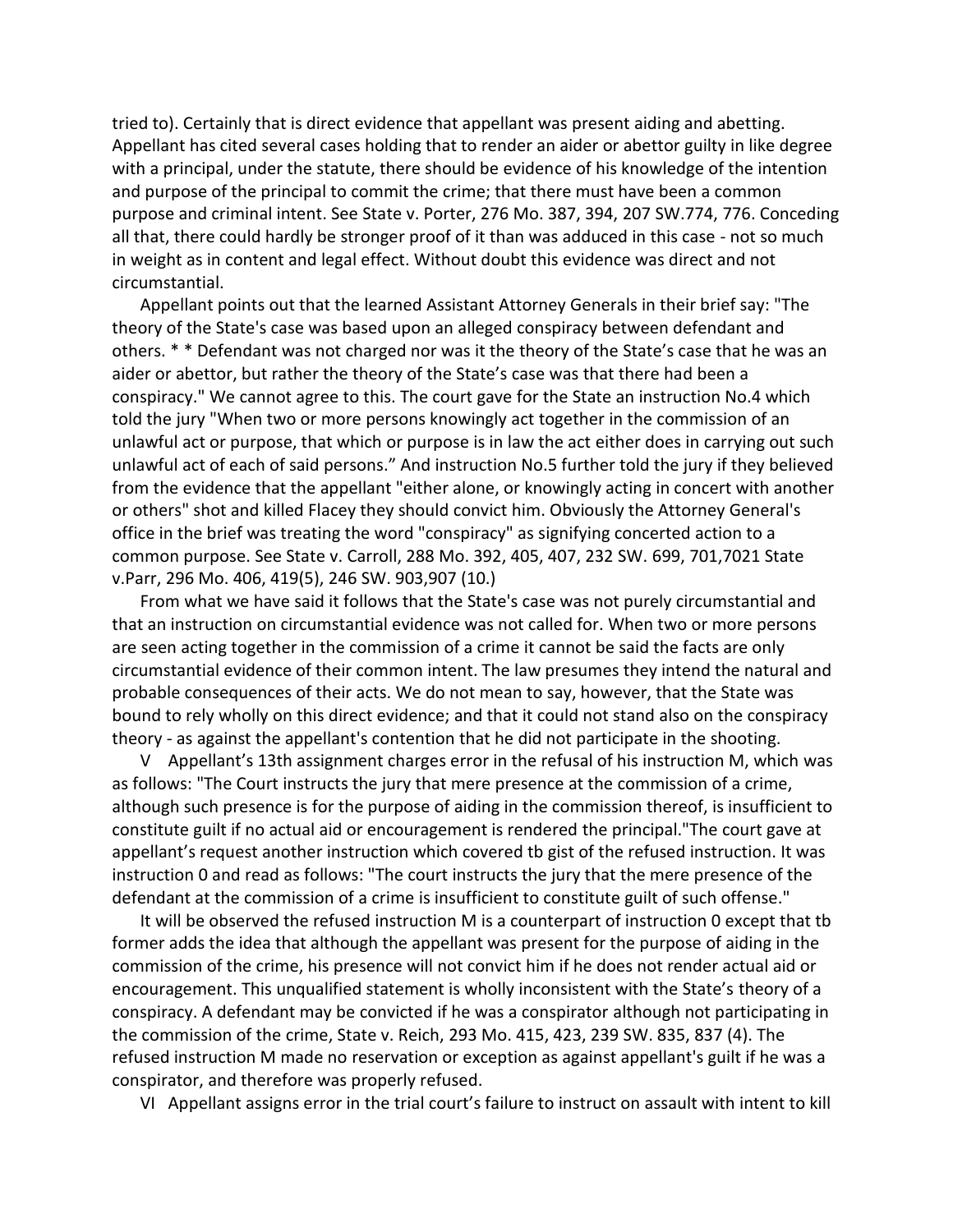or do great bodily harm, as a part of the law of the case under Sec. 3681, R.S. Mo.1929, Mo.Stat.Ann. p.3227. This is on the theory that the jury had a right to find from the evidence: (1) that there was no conspiracy; (2) that the appellant shot at Flacey in the restaurant and missed him, or inflicted the only revolver wound found on his body, which deputy coroner Leich testified was not fatal; (3) and that appellant then fled and took no further part in the affray.

This contention is directly contrary to appellant's trial theory. He testified he was unarmed and that he did not shoot at Flacey at all,the shot in the restaurant coming from somebody behind him. He made no request for such an instruction in the trial court; and the point is raised for the first time in his motion for new trial. But we concede for present purposes that appellant is entitled to invoke this theory though it is at war with his own testimony, State v. Creighton, 330 Mo.1176, 1194, 52 SW.(2d) 556, 562; and we also grant that the point was properly saved by being presented for the first time in the motion for new trial; State v.Burrell, 298 Mo. 672, 252 SW. 709.

Sec. 4451, R.S. Mo.1929, Mo.Stat.Ann. p.3057 does expressly provide that "upon indictment for any offense consisting of different degrees, as prescribed by this law, the jury may find the accused not guilty of the offense charged in the indictment, and may find him guilty of any degree of such offense inferior to that charged in the indictment, or of an attempt to commit such offense, or any degree thereof." (Italics ours.) The next section, Sec. 4452, R.S.Mo.1929, Mo.Stat.Ann.p.3058, provides more generally that in all cases "the jury or court trying the case may find the defendant not guilty of the offense as charged, and find him guilty of any offense, the commission of which is necessarily included in that charged against him." And the general rule seems to be that there may be a conviction of assault with intent to kill under an indictment or information charging murder - in other words assault with intent to kill is regarded as a species of attempted murder coming within the compass of a charge of murder. 31 C.J. §§ 498, 501, pp.859, 860; 14 R.C.L. § 53, p.210; 13 R.C.L. §102,p.798.

But in spite of these statutes appellant's contention is untenable because of another statute which has been in the books for more than 100 years, Sec. 4443, R.S. Mo.1929, Mo.Stat. Ann. p.3051; R.S.Mo. 1835, §2, p.212,providing that: "No person shall be convicted of an assault with an intent to commit a crime, or of any other attempt to commit any offense, when it shall appear that the crime intended or the offense attempted was perpetrated by such person at the time of such assault or in pursuance of such attempt." The words in the statute "when it shall appear" do not mean when it shall appear conclusively or without dispute; they mean when it shall appear from substantial evidence. Such was the construction put upon them in the first case construing the statute, State v.White, 35 Mo. 500, wherein the charge was rape. The opinion said the testimony of the prosecuting witness "was of such a character as to call for the utmost caution on the part of the jury. But if full faith and credit are to be given to her statement, then the act was fully consummated, and the jury were not warranted, under our statute, in convicting the defendant of an assault with intent to commit a rape."

This construction has been followed in subsequent decisions, State v. Lacey, 111 Mo.513, 516, 20 SW. 238, 239; State v.Scott, 172 Mo. 536, 544, 72 SW. 897, 900; State v. Bell, 194 Mo. 264, 91 SW 898; State v. Bobbitt, 242 Mo. 273, 288,146 SW. 799, 803. The first three of these cases say they can see no reason for Sec. 4443, in view of the provisions of Sec's 4451 and 4452, but they nevertheless hold there is no conflict between them and follow Sec. 4443. Two other cases comment on the fact that the evidence there under review conclusively showed the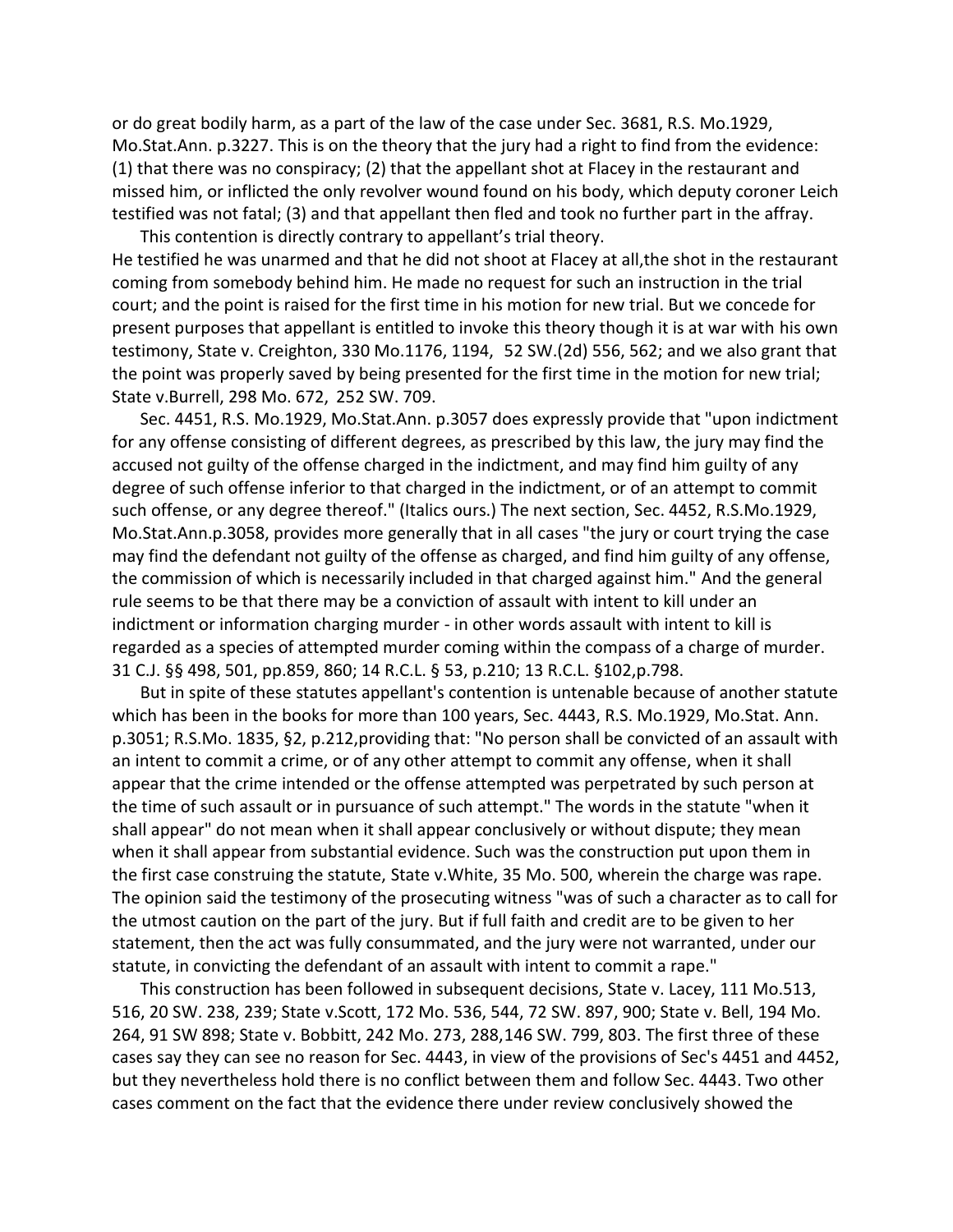consummation by the defendant of the crime charged, with no evidence to the contrary. State v. Clark, 221 Mo. 391,396, 120 SW. 21,22; State v. McCaffrey, 225 Mo.617, 623, 125 SW. 468, 469. And the latest case considering the statute, State v. Mason, 322 Mo.194, 201, 14 SW.(2d) 611,614 (6), declines to decide whether it applies to one who conspired but did not personally commit the offense.

But the Scott case further observes a defendant may still be convicted of an attempt to commit a crime if the evidence fails to show the crime was consummated. That view harmonizes with Sec. 4442, R.S.Mo. 1929, Mo.Stat.Ann. p.3048, which makes it a crime to attempt to commit an offense prohibited by law, where the defendant has done some act toward the commission of the offense but has failed in the perpetration thereof. (Italics ours) And it indicates the purpose of Sec. 4443. Construed with Sec's 4451 and 4452, supra, the three statutes evidently mean that if substantial evidence shows the crime charged was consummated the defendant cannot be convicted of a mere attempt. He cannot go to the jury on a charge so light in the face of a prima case showing the graver offense was committed; but if the state's evidence fails to establish commission of the crime and does show an attempt thereto the jury may convict on the latter theory under the original charge without the necessity of instituting a new proceeding. In the instant cause the state made a prima facie case of murder. That being so, the appellant was not entitled to an instruction on felonious assault.

VII The next assignment complains of error in the failure to instruct on self-defense, on the theory that although the appellant and the gangsters provoked the difficulty with Flacey in the restaurant, yet they thereafter withdrew in good faith into the street and there shot and killed Flacey in self-defense after he had run to the door and begun to shoot at them. Appellant contends the killer was the principal in the first degree he and that/as principal in the second degree was entitled to the same right of self-defense as his principal. This point also was raised for the first time in the motion for new trial. The State's brief answers that in provoking the difficulty the gangsters acted with a felonious intent to kill Flacey or do him great bodily harm, as proven by their shooting him in the restaurant; and cites State v. Painter, 329 Mo.314,324, 44 SW.(2d) 79, 82, where this court said: "If defendant sought and entered into the difficulty for the purpose of inflicting upon the deceased death or great bodily harm he thereby lost the right to invoice-self defense." That case is entirely without application here because it does not deal with a situation where the defendant withdrew from the conflict. Even though Flacey's assailants provoked the difficulty with felonious intent, still if they thereafter attempted to withdraw in good faith and that fact was apparent to the deceased, their right of self- defense was revived. State v. Williams, 337 Mo. 884, 894, 87 SW.(2d) 175, 180, 100 A.S.R. 1503, 1511.

This rule may seem unjust. If A initially makes a felonious assault upon B and B retaliates in kind, is it fair to say that A, after attempting to withdraw from the conflict which he put in motion, is licensed to kill B in self-defense and go acquit, although the law recognizes B was so far excusable that if he had succeeded in slaying A the crime would have been reduced from murder to manslaughter? Where the whole conflict was within the same res gestae, and the retaliatory assault by the deceased was provoked by hot blood aroused by the original aggression of the defendant, there is good reason for saying the latter is not without legal fault. There are numerous cases holding that when one commits a homicide within the res gestae of some other felony he is perpetrating the killing is murder. State v. Batson, 339 Mo. 298, 306,

96 SW.(2d) 384, 389. Effortshave been made to introduce this theory into the law of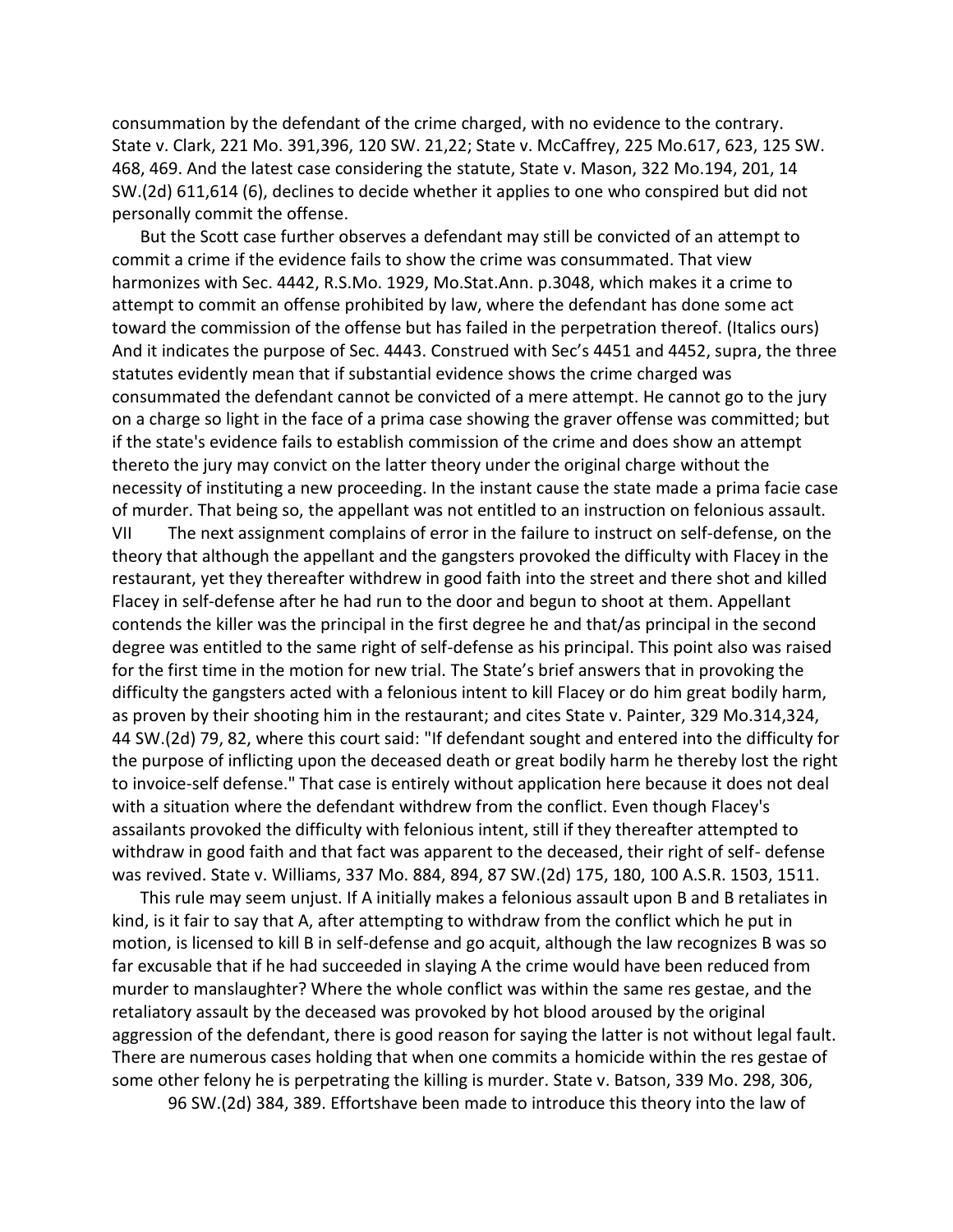self-defense. State v. Little, 228 Mo. 273, 304, 128 SW. 971, 978; People v. Button, 106 Cal. 628, 39 Pac. 1073, 46 A.S.R. 259, 28 L.R.A. 591; and it is followed by some courts, 30 C.J. §211, p. 46. But the rule as stated in the last preceding paragraph prevails in most jurisdictions, including Missouri. 30 C.J. §223, p.53; State v. Partlow, 90 Mo.608, 627, 4 SW.14, 22, 59 Am.Rep.31; State v. Cable, 117 Mo. 380,385, 22 SW\* 953; State v. Adler, 146 Mo. 18, 25, 47 SW. 794, 796; State v. Patterson, 159 Mo. 560, 60 SW. 1047; State v. Lockett, 168 Mo. 480, 489, 68 SW. 563, 566; State v. Little, supra, 228 Mo.l.c.306, 128 SW. l.c.979; State v. Wilson, 242 Mo. 481, 499, 147 SW. 98, 103; State v. Moncado (Mo.Div.2)

The foregoing shows there is every reason for requiring definite proof when a defendant attempts to justify a homicide on the ground that he had withdrawn from the altercation in good faith and thereby revived his right of self-defense. It is said in State v. Heath, 237 Mo. 255, 267, 141 SW. 26,29, there is a wide difference between a withdrawal and a retreat; that there must be substantial evidence showing an abandonment of the struggle by the defendant operating as a clear announcement of his desire for peace; and that such facts must be perceived by or made known to his adversary. Unless the latter acquires such knowledge he may pursue his assailant until he has secured himself from danger. See also 30 C.J. §251, p.74. The same work further amplifies the rule as follows, 30 C.J. §223, p.53:

"In order that the right of self-defense may be restored to a person who has provoked or commenced a combat, he must attempt in good faith to withdraw from the combat;and he must also in some manner make known his intention to his adversary; and if the circumstances are such that he cannot notify his adversary, as were the injuries inflicted by him are such as to deprive his adversary of his capacity to receive impressions concerning his assailant's design and endeavor to cease further combat, it is the assailant's fault and he must bear the consequences. As long as a person keeps his gun in his hand prepared to shoot, the other person is not expected or required to accept any act or statement as indicative of an intent to discontinue the assault."

We have gone through this entire record again for the purpose of measuring the evidence by the above rules. Eleven eyewitnesses to the affray testified, but only a few of them could tell much about it. All of them agreed that after the shot or shots were fired in the restaurant the gangsters ran out into the street. One witness, North, said after the first shot a voice called out "Don't anybody move." Appellant admitted on the stand he believed Flacey had been shot and that he so told a policeman in the street as he ran by him. Flacey got up from the floor and hopped to the front door. The same witness, North, testified that as he did so he said, "They can't get away with that." He fired at the retiring gangsters. They returned the fire promptly. The whole engagement outside sounded like a fusillade of shots. One witness, Becker, said the gangsters began shooting first; the witnesses Emma Craighead and Margaret North stated Flacey did. The gangsters who were doing the shooting at the start appeared to be in the middle of the street, which would be about 15 or 20 feet from the restaurant door. The witness Shaw was the first man out the door when the shots were fired in the restaurant. He said he "passed pistols clear to the door." The witnesses Becker and Mary Craighead declared all the gangsters had weapons in sight after they ran out of the restaurant. One man had a shotgun under his coat and dropped it. The witnesses Larwood and Raines each saw one man with a pistol out in the street. Defendant's witness Chris. Rucker, said there was a shot from the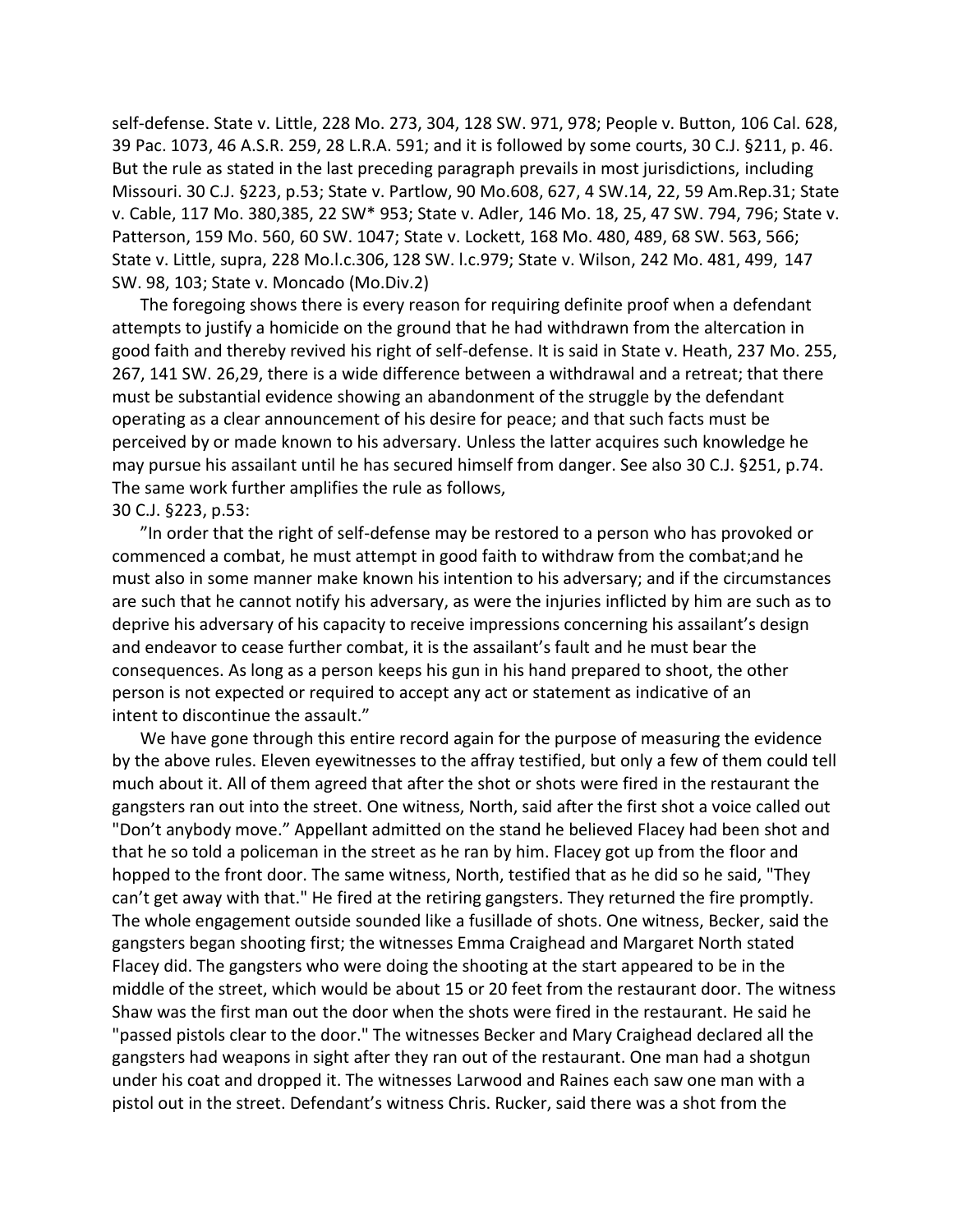restaurant door and then the gangsters who had run into the middle of the street turned and began firing toward the restaurant. At another place he said the men pulled their pistols out or jerked them out and began shooting. This might seem to indicate they had previously returned the weapons to their pockets; but the witness was not questioned further on the point.

While the question is somewhat close we have come to the conclusion that this evidence was not sufficiently developed to make a substantial showing of withdrawal in good faith. If the gangsters thought they had killed Flacey in the restaurant their retirement would not be an abandonment of the struggle amounting to a clear announcement of their desire for peace, after they found he was not dead. They concealed their weapons as they went to the restaurant; they had them exposed as they went out - for a time at least. Whether they were still gripping their pistols in their pockets when Rucker saw them, or what they were doing with their hands,the evidence does not show. Their violence in returning Flacey's fire shattered the glass door and front of the restaurant on one side. This and their previous conduct does not indicate repentance. Neither does it appear from the record how much Flacey could see from the front door of their attitude and demeanor. To have submitted the question whether the gangsters were withdrawing in good faith out of a desire for peace would, in our opinion, have left the jury to guess work. We therefore overrule this assignment.

VIII Assignment No.16 challenges the correctness of the State's instruction No.7 defining manslaughter. That part of the instruction was as follows:

"'Manslaughter' is the killing of a human being not herein declared to be murder or excusable or justifiable homicide; and the Court instructs the jury that if you find and believe from the evidence, beyond a reasonable doubt, that the defendant, John Gadwood, at the County of Jackson and State of Missouri, on the 27th day of March, 1934, with a loaded pistol and shot gun, intentionally shot and killed the said Lee Flacey, without malice and without premeditation, as these terms are hereinbefore explained, and under such circumstances that it is not justifiable or excusable homicide, and not in the lawful defense of his person, then you will find the defendant guilty of manslaughter \* \* \*.

"'Excusable homicide,' as used in these instructions, means the accidental killing of another.

"'Justifiable homicide," as used in these instructions, means the killing of another in the lawful defense of one's person."

Appellant concedes the instruction has been approved by this court several times, the latest cases being State v. Bradford, 324 Mo. 695, 705,

24 SW.(2d) 993, 996 and State v. Frazier, 339 Mo.966, 978, 98 SW.(2d) 707,

714. His first contention is that the instruction is self-contradictory because it permits the jury to find the appellant intentionally killed Flacey without malice. The State's instruction No.2 defined malice as "an unlawful state of mind and such state of mind as one is in who intentionally does an unlawful act." (This definition is taken from State v.Hottman, 196 Mo.110,119, 94 SW. 237, 238.) Appellant asks how can one intentionally kill without malice when, under the aforesaid definition,the intentional doing of the unlawful homicidal act itself would he malicious.

Malice is the essential ingredient of murder; to be manslaughter the killing must be without malice. Yet the common law and the statute law of this state have always recognized that a homicide may be manslaughter though intentional, as where one kills another in a transport of passion aroused by "adequate," "lawful" or "reasonable" provocation. State v. Ellis, 74 Mo. 207,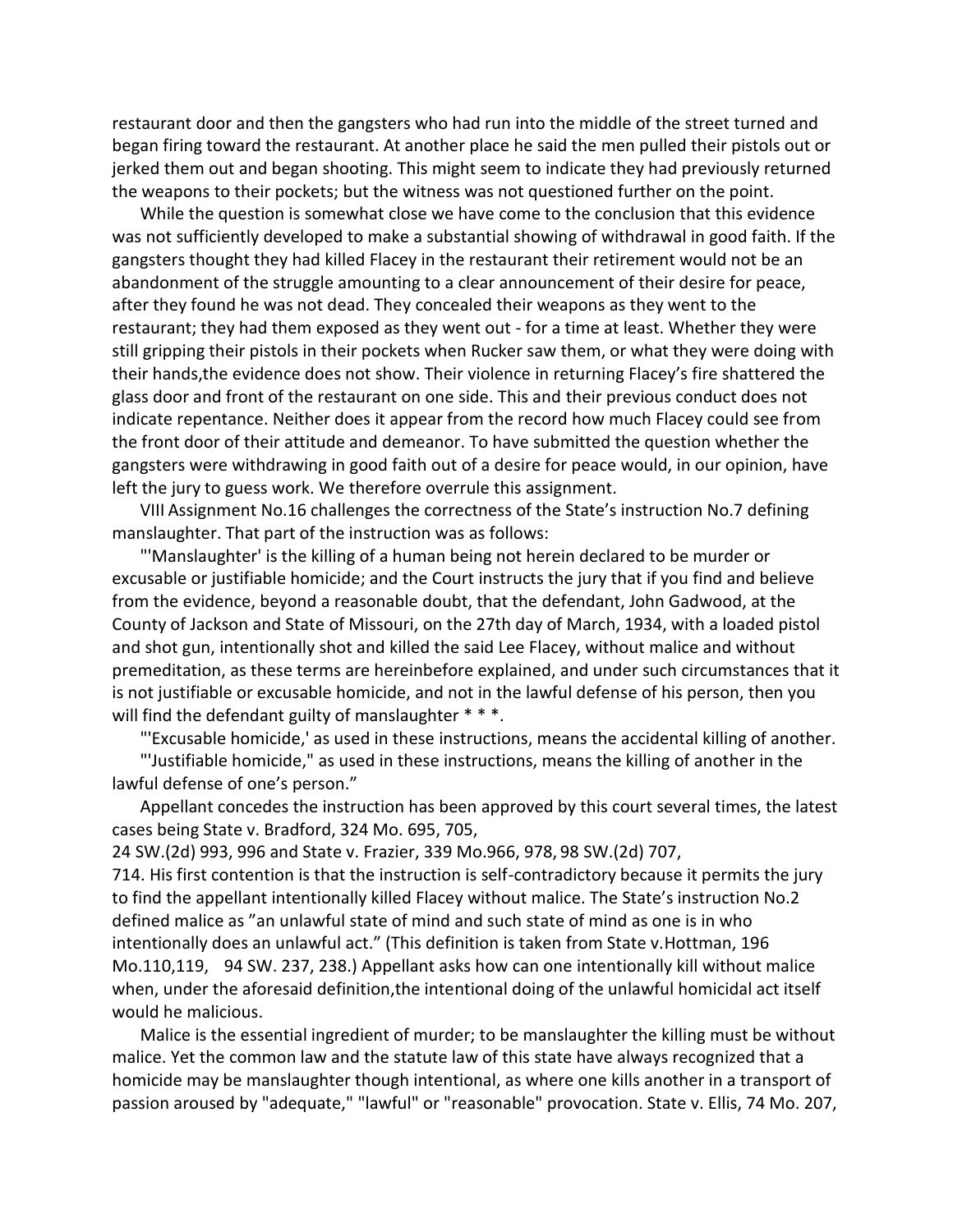215; State v. Edwards, 70 Mo. 480, 483. The doctrine is a concession to human frailty and proceeds on the theory that the malice is submerged or purged by the provocation. Nevertheless through all the years this court has defined malice in homicide cases as "a wrongful act done intentionally without just cause or excuse." Judge Scott said in State v. Schoenwald, 31 Mo.147, 157, that is the best definition of malice to be met with in the books. But the fact is, as other definitions often have said, that malice is a general malignancy of purpose "which prompts a person intentionally to take the life of another without just cause, justification or excuse, and signifies a state of disposition that shows a heart regardless of social duty and fatally bent on mischief." State v. Young, 314 Mo.612, 630, 286 SW. 29,34. State v. Gore, 292 Mo. 173, 187, 237 SW. 993, 997, holds that since the enactment in 1919 of Section 3988 R.S. Mo.1929, Mo. Stat.Ann. p. 2793, abolishing the degrees of manslaughter, an instruction following the statute is sufficient. The statute provides "every killing of a human being by the act, procurement or culpable negligence of another, not herein declared to be murder or excusable or justifiable homicide, shall be deemed manslaughter." The Gore case holds this statute departs from the common law and makes every homicide manslaughter unless it is murder, or justifiable or excusable; and that it is no longer necessary to define heat of passion and reasonable provocation in instructions on manslaughter, though that was required before the statute was changed. Nevertheless the statute still contemplates that there can be no malice in manslaughter. And so, if a killing be intentional and an instruction is given defining malice as meaning the intentional doing of a wrongful act without justification or excuse, there is some ground for contending an instruction on manslaughter still should include the facts which eliminate the malice and reduce the crime from murder to manslaughter.

But, while recognizing the appellant has raised a "dignified" question, it is unnecessary for us to decide it here. For if there be error in instructions 2 and 7, it is error in appellant's favor. Unless the killing of Flacey was justifiable or excusable it was either murder or manslaughter. The point made by appellant goes to the question of assisting the jury in deciding whether it was the one or the other. If the instructions ought to have had more in them to warrant a conviction of the lesser offense rather than the greater, appellant cannot complain, because he was convicted only of manslaughter.

But appellant says Instruction No.7 is further erroneous because it ignores his defense that the homicide was committed in the lawful defense of another. He cites Section 3987, R.S. Mo.1929, Mo.Stat.Ann. p.2792, which has been a part of our criminal code ever since 1835. R.S. Mo.1835, §6, p.168. That section says "whenever it shall appear to any jury upon the trial of any person indicted for murder or manslaughter, that the alleged homicide was committed under circumstances or in any case where,by any statute or the common law such homicide was justifiable or excusable,the jury shall return a general verdict of not guilty." (Italics appellant's) He cites several cases which he contends establish the common law doctrine was that one may kill in defense of anyone who is about to be feloniously slain. And he suggests that the gangster who shot Flacey may have believed and had reasonable grounds to believe that such action was necessary in defense not only of his own person but also of the persons of his coconspirators. Instruction No.7 in terms only hypothesizes appellant's defense of his own person as justifying the killing.

We have already held there was no evidence that the gangsters shot in self-defense from the street, because there was no substantial evidence that they withdrew in good faith from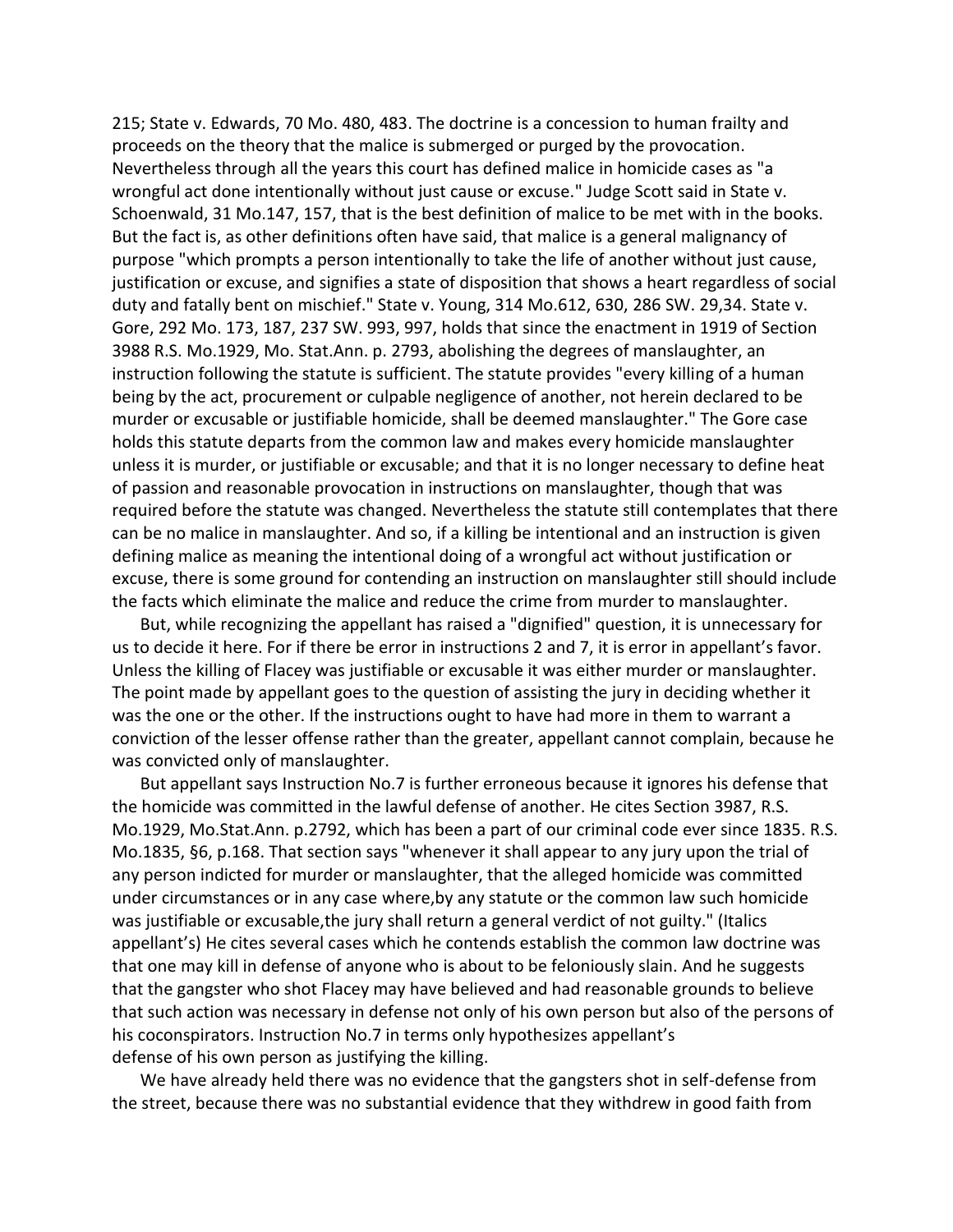the previous conflict in the restaurant which they had feloniously provoked. Neither was there any substantial evidence that the shot or shots in the restaurant were fired by the gangsters in self-defense. All the eyewitnesses except appellant testified that Flacey did not exhibit a weapon before the shooting. Appellant himself testified the first shot was fired by someone behind him. He said Flacey was grinding out his cigarette on the floor, facing him; that he "heard a lot of movement behind me" and then he says Flacey "raised his head and when he did he looked surprised and jerked his head past me and pulled a gun out of his pocket, like that. \* \* When he jerked that gun out there was a shot fired that went right by my head, by my ear." There is nothing in this testimony warranting a substantial inference that Flacey was the aggressor and that whoever fired the shot from behind appellant was shooting in self-defense. Appellant does not even attempt to say what the men behind him were doing when Flacey started to draw his weapon. This being so, the facts do not justify an instruction on selfdefense. It would rest on pure surmise.

IX Appellant's last assignment charges prejudicial argument to the jury by the prosecuting attorney. The prosecutor attacked appellant's explanation of why he went out to 72nd Street and Prospect Avenue with the gangsters the afternoon of election day to confer with Hymie Ballew and why he went with them to the other precincts in the ward, in the following language. "Ridiculous. Absurd. In my opinion, gentlemen, a deliberate lie. That is the way I feel about it. That is the only way I feel about it." Again, the prosecutor was discussing the question whether the appellant was armed at the scene of the homicide, and said to the jury: "Is there any question in your mind about the defendant having a revolver? There is none in mine."

Objections in due form were made to these remarks by counsel for appellant, and they were overruled. These rulings were not erroneous. In both instances the argument shows on its face that the prosecutor was basing his opinion on the evidence and not expressing a private opinion founded on facts outside the record. State v. Francis, 330 Mo.1205, 1212, 52 SW.(2d) 552, 555; State v. Evans, 334 Mo. 914,919, 68 SW.(2d)705, 708; State v. Pope(Mo.Div.2) 92 SW.(2d) 904, 908. Appellant also cites this Pope case, along with State v. Pierson, 331 Mo.636,649, 56 SW.(2d) 120,125 and State v. Taylor, 330 Mo.1036, 1047, 51 SW.(2d) 1003, 1006. An examination of these decisions will show the argument condemned in them was very different from that considered here.

Later in his argument the prosecutor was commenting on the testimony that after Flacey had been shot he hopped to the front door of the restaurant and began to shoot. The prosecutor said: "He had a right to pull a gun. He had a right to carry a gun. He was an officer of the law." Thereupon counsel for appellant objected that on election day when doing election work, no officer had a right to carry a gun around the polling place. The prosecutor answered "He was not in the polling place; he was in the restaurant." Appellant's counsel rejoined "I object to the argument" and the objection was overruled.

Appellants brief cites Sec. 3975, R.S. Mo.1929, Mo.Stat.Ann. p. 2773, which forbids any person carrying concealed or deadly weapons to approach within 100 yards of a polling place during an election, or then and there to display or use the same; and Sec. 4029, R.S. Mo.1929, Mo. Stat.Ann. p. 2835, which prohibits any person from going to any election precinct on any election day with weapons concealed or exposed about his person. This section excepts legally qualified sheriffs, police officers and other persons whose bona fide duty is to execute process, make arrests, or aid in conserving the public peace.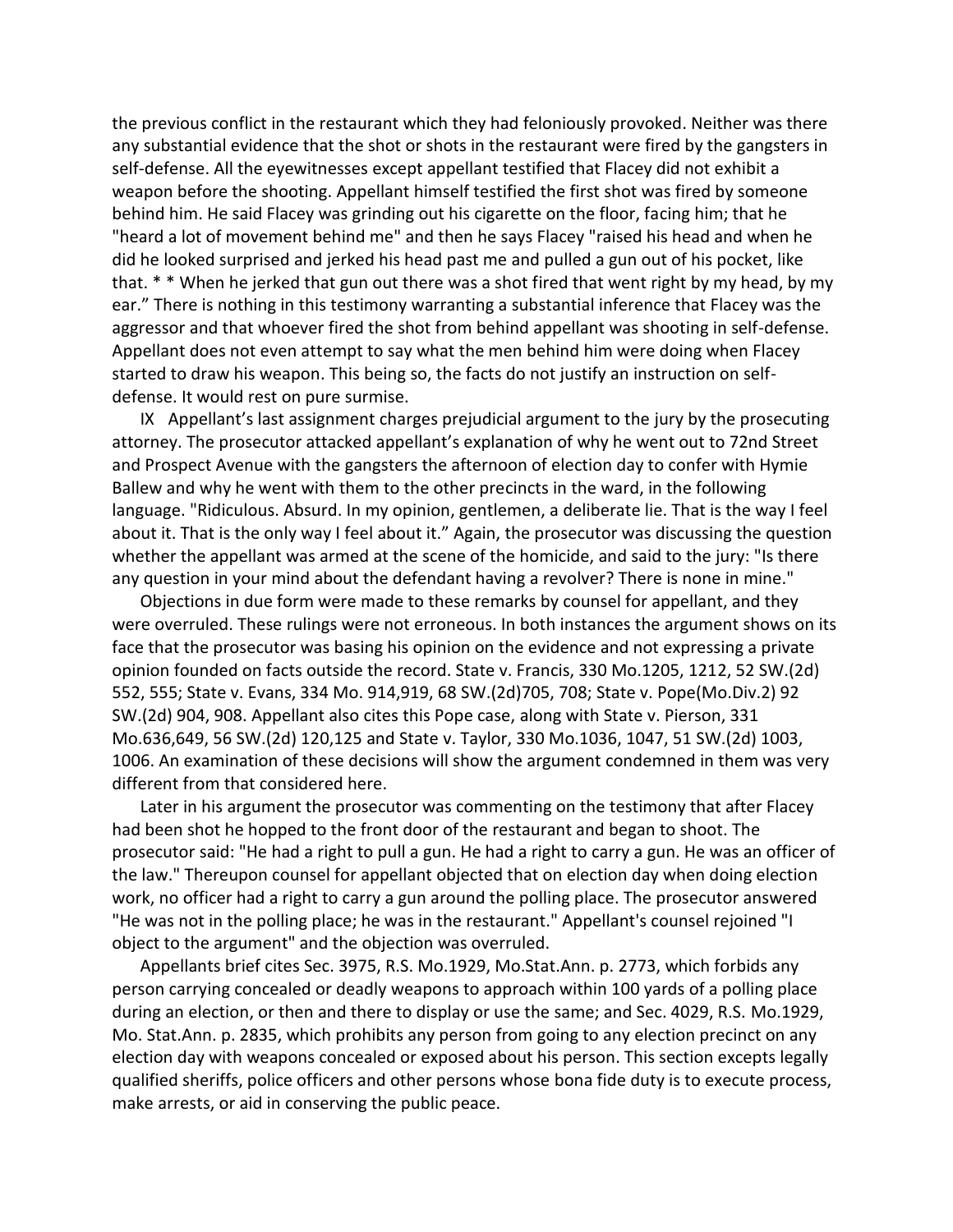In connection with these statutes appellant refers us to State v. Clayton, 100 Mo. 516, 521,

13 SW. 819, 820, 18 A.S.R. 565, wherein it was held error to admit testimony that the deceased was town marshal when he was killed by the defendant, there being no evidence that he was acting in that capacity at the time. Another case cited is State v. Jamerson (Mo.Div.2) 252 SW. 682, 686 (3). There the State was permitted, over objection, to prove the deceased (a physician) had been sworn in as a town policeman and outfitted with a pistol and holster, which he was wearing when killed. The defense was self-defense with knowledge that deceased was armed. In argumentthe State's counsel proclaimed that deceased "did like any other good, law abiding citizen would have done; he said '1 want the right to carry a gun to protect myself,' and he was empowered by the city council \* \* to do that." The opinion held the admission of the evidence was error and that the argument picturing the deceased as a law-abiding citizen and the defendant as a law breaker was prejudicial. In still another case, State v. Isaacs (Mo.Div. 2) 187 SW. 21, the argument of the State's counsel that "if defendant had not been violating the law by carrying a revolver (the deceased) would not have been killed," was held improper.

On the other hand, this same Isaacs case quotes the second of the following two paragraphs from State v. Heath, 221 Mo. 565, 593-4, 121 SW. 149, 157-8. We insert the first quoted paragraph because of its bearing on the point here under discussion.

"The defendant was not upon trial for carrying a concealed weapon, and while in the progress of the trial he had the right to explain why he had a weapon, yet manifestly it will not be seriously contended that a jury would undertake to abridge or in any way lessen the defendant's right of self-defense if the facts and circumstances warranted the exercise of such a right, from the mere fact that he had in his possession a pistol. \* \* \* "Obviously the fact as to whether he was in the possession of a pistol and had a right to carry it, or was carrying it unlawfully, has no tendency to prove or disprove any of the issues submitted to the jury. The overshadowing question, so far as this proposition is concerned, is as to the use made of such pistol at the time of the difficulty. \* \*"

Likewise in State v. Davis, 284 Mo. 695, 705, 225 SW. 707,710, counsel for the State argued to the jury that the deceased, a justice, of the peace, had a right to carry a revolver; and that he also had that right because the defendant had threatened him within a half hour of the homicide.

## This court said:

"It is not proper for counsel to state any law applicable to the case not embodied in the written instructions to the jury. It is probable that defendant wasn't harmed by the statement that a justice of the peace, as a conserver of the peace, had a right to carry a weapon under the laws of the State. Section (4029,Mo. Stat.Ann. p. 2835) excepts from the penalty for carrying concealed weapons certain officers, including persons whose bona fide duty it is to aid in conserving the public peace. A justice of the peace is made a conserver of the peace by several sections of the statute." (The opinion goes on to hold, however, that counsel's statement that the deceased justice had a right to carry a pistol because his life had been threatened a short time before, was clearly "outside his duty.")

As already stated, Sec. 4029 excepts sheriffs from the prohibitions against carrying deadly weapons. And by Sec. 11518, R.S. Mo.1929, Mo.Stat.Ann. p. 7435 they are made conservators of the peace and are charged with the general duty of quelling and suppressing assaults and batteries, riots, routs, affrays and insurrections. Deputy sheriffs are invested with the same